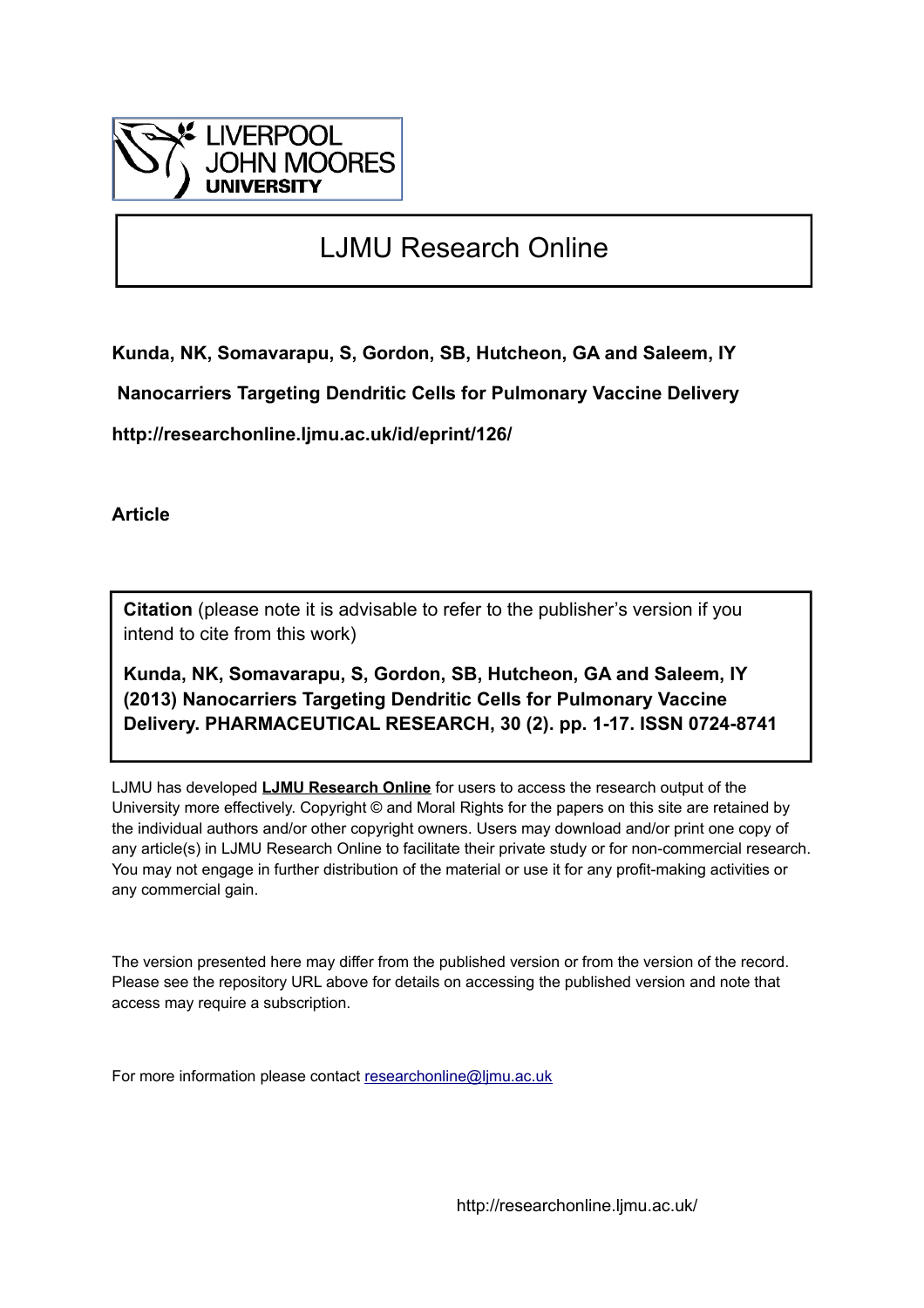

# **Dear Author**

Here are the proofs of your article.

- This article has a short turn-around time. We need to receive your corrections **within 48 hours**. If we do not receive your corrections within 48 hours, we will send you a reminder. Succeeding reminders will be sent every 24 hours until we receive your corrections.
- You can submit your corrections **online,** via **e-mail** or by **fax**.
- For **online** submission please insert your corrections in the online correction form. Always indicate the line number to which the correction refers.
- You can also insert your corrections in the proof PDF and **email** the annotated PDF.
- For **fax** submission, please ensure that your corrections are clearly legible. Use a fine black pen and write the correction in the margin, not too close to the edge of the page.
- Remember to note the **journal title**, **article number**, and **your name** when sending your response via e-mail or fax.
- **Check** the metadata sheet to make sure that the header information, especially author names and the corresponding affiliations are correctly shown.
- **Check** the questions that may have arisen during copy editing and insert your answers/ corrections.
- **Check** that the text is complete and that all figures, tables and their legends are included. Also check the accuracy of special characters, equations, and electronic supplementary material if applicable. If necessary refer to the *Edited manuscript*.
- The publication of inaccurate data such as dosages and units can have serious consequences. Please take particular care that all such details are correct.
- Please **do not** make changes that involve only matters of style. We have generally introduced forms that follow the journal's style. Substantial changes in content, e.g., new results, corrected values, title and authorship are not allowed without the approval of the responsible editor. In such a case, please contact the Editorial Office and return his/her consent together with the proof.
- Your article will be published **Online First** approximately three working days after receipt of your corrected proofs. This is the **official first publication** citable with the DOI. **Further changes are, therefore, not possible.**
- The **printed version** will follow in a forthcoming issue.

#### **Please note**

After online publication, subscribers (personal/institutional) to this journal will have access to the complete article via the DOI using the URL:

<http://dx.doi.org/10.1007/s11095-012-0891-5>

If you would like to know when your article has been published online, take advantage of our free alert service. For registration and further information, go to: [http://www.springerlink.com.](http://www.springerlink.com/)

Due to the electronic nature of the procedure, the manuscript and the original figures will only be returned to you on special request. When you return your corrections, please inform us, if you would like to have these documents returned.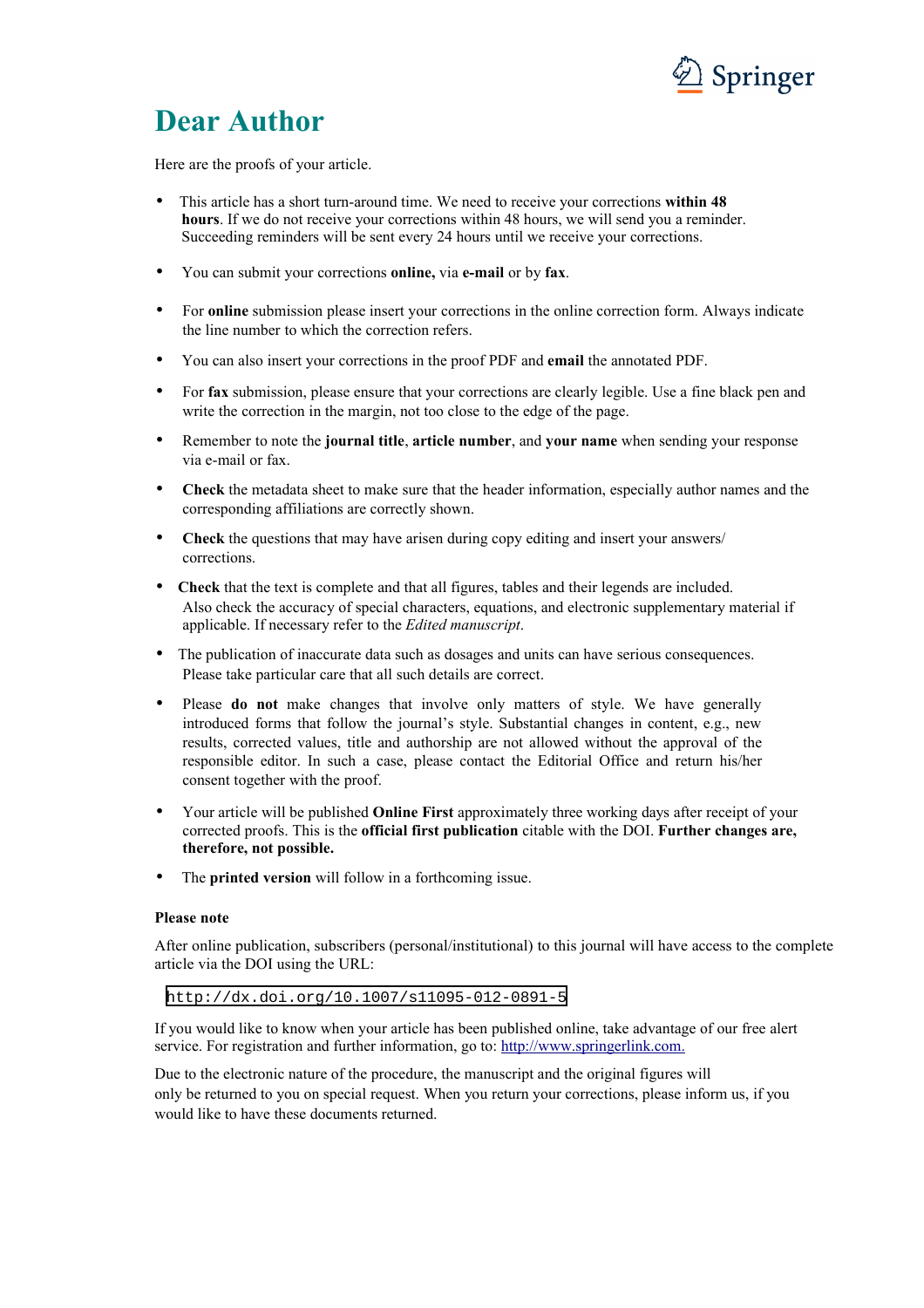## **Metadata of the article that will be visualized in OnlineFirst**

| 1  | <b>Article Title</b>        | Nanocarriers Targeting Dendritic Cells for Pulmonary Vaccine<br><b>Delivery</b> |                                                                                                     |  |  |  |  |
|----|-----------------------------|---------------------------------------------------------------------------------|-----------------------------------------------------------------------------------------------------|--|--|--|--|
| 2  | Article Sub-Title           |                                                                                 |                                                                                                     |  |  |  |  |
| 3  | Article Copyright -<br>Year |                                                                                 | Springer Science+Business Media New York 2012<br>(This will be the copyright line in the final PDF) |  |  |  |  |
| 4  | Journal Name                | <b>Pharmaceutical Research</b>                                                  |                                                                                                     |  |  |  |  |
| 5  |                             | <b>Family Name</b>                                                              | <b>Saleem</b>                                                                                       |  |  |  |  |
| 6  |                             | Particle                                                                        |                                                                                                     |  |  |  |  |
| 7  |                             | Given Name                                                                      | Imran Y.                                                                                            |  |  |  |  |
| 8  |                             | Suffix                                                                          |                                                                                                     |  |  |  |  |
| 9  | Corresponding               | Organization                                                                    | Liverpool John Moores University                                                                    |  |  |  |  |
| 10 | Author                      | Division                                                                        | Formulation and Drug Delivery Research, School<br>of Pharmacy and Biomolecular Sciences             |  |  |  |  |
| 11 |                             | Address                                                                         | James Parson Building, Byrom Street, Liverpool<br>L3 3AF, UK                                        |  |  |  |  |
| 12 |                             | e-mail                                                                          | I.Saleem@ljmu.ac.uk                                                                                 |  |  |  |  |
| 13 |                             | <b>Family Name</b>                                                              | Kunda                                                                                               |  |  |  |  |
| 14 |                             | Particle                                                                        |                                                                                                     |  |  |  |  |
| 15 |                             | Given Name                                                                      | Nitesh K.                                                                                           |  |  |  |  |
| 16 |                             | Suffix                                                                          |                                                                                                     |  |  |  |  |
| 17 | Author                      | Organization                                                                    | Liverpool John Moores University                                                                    |  |  |  |  |
| 18 |                             | Division                                                                        | Formulation and Drug Delivery Research, School<br>of Pharmacy and Biomolecular Sciences             |  |  |  |  |
| 19 |                             | Address                                                                         | James Parson Building, Byrom Street, Liverpool<br>L3 3AF, UK                                        |  |  |  |  |
| 20 |                             | e-mail                                                                          |                                                                                                     |  |  |  |  |
| 21 |                             | <b>Family Name</b>                                                              | Somav arapu                                                                                         |  |  |  |  |
| 22 |                             | Particle                                                                        |                                                                                                     |  |  |  |  |
| 23 |                             | <b>Given Name</b>                                                               | Satyanarayana                                                                                       |  |  |  |  |
| 24 | Author                      | Suffix                                                                          |                                                                                                     |  |  |  |  |
| 25 |                             | Organization                                                                    | University College London                                                                           |  |  |  |  |
| 26 |                             | Division                                                                        | Department of Pharmaceutics, School of<br>Pharmacy                                                  |  |  |  |  |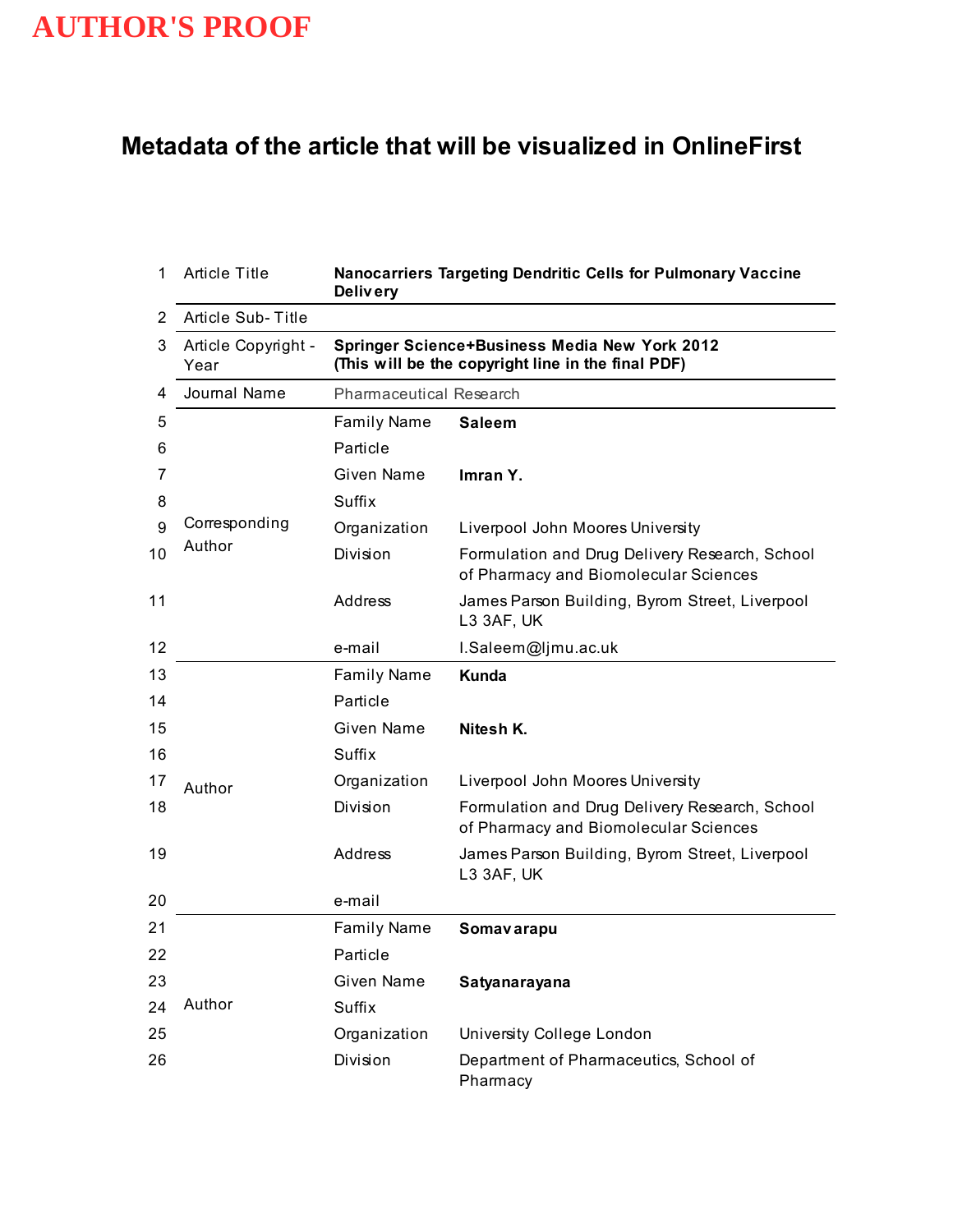| 27 |                              | Address                                                                                                                                                                                                                                                                                                                                                                                                                                                                                                                                                                                                                                                                                                                                                                                                                                                                                                                                                                                                                                                                                                                                                               | London, UK                                                                                                            |  |
|----|------------------------------|-----------------------------------------------------------------------------------------------------------------------------------------------------------------------------------------------------------------------------------------------------------------------------------------------------------------------------------------------------------------------------------------------------------------------------------------------------------------------------------------------------------------------------------------------------------------------------------------------------------------------------------------------------------------------------------------------------------------------------------------------------------------------------------------------------------------------------------------------------------------------------------------------------------------------------------------------------------------------------------------------------------------------------------------------------------------------------------------------------------------------------------------------------------------------|-----------------------------------------------------------------------------------------------------------------------|--|
| 28 |                              | e-mail                                                                                                                                                                                                                                                                                                                                                                                                                                                                                                                                                                                                                                                                                                                                                                                                                                                                                                                                                                                                                                                                                                                                                                |                                                                                                                       |  |
| 29 |                              | <b>Family Name</b>                                                                                                                                                                                                                                                                                                                                                                                                                                                                                                                                                                                                                                                                                                                                                                                                                                                                                                                                                                                                                                                                                                                                                    | Gordon                                                                                                                |  |
| 30 |                              | Particle                                                                                                                                                                                                                                                                                                                                                                                                                                                                                                                                                                                                                                                                                                                                                                                                                                                                                                                                                                                                                                                                                                                                                              |                                                                                                                       |  |
| 31 |                              | <b>Given Name</b>                                                                                                                                                                                                                                                                                                                                                                                                                                                                                                                                                                                                                                                                                                                                                                                                                                                                                                                                                                                                                                                                                                                                                     | Stephen B.                                                                                                            |  |
| 32 |                              | Suffix                                                                                                                                                                                                                                                                                                                                                                                                                                                                                                                                                                                                                                                                                                                                                                                                                                                                                                                                                                                                                                                                                                                                                                |                                                                                                                       |  |
| 33 | Author                       | Organization                                                                                                                                                                                                                                                                                                                                                                                                                                                                                                                                                                                                                                                                                                                                                                                                                                                                                                                                                                                                                                                                                                                                                          | Liverpool School of Tropical Medicine                                                                                 |  |
| 34 |                              | Division                                                                                                                                                                                                                                                                                                                                                                                                                                                                                                                                                                                                                                                                                                                                                                                                                                                                                                                                                                                                                                                                                                                                                              | Respiratory Infection Group                                                                                           |  |
| 35 |                              | Address                                                                                                                                                                                                                                                                                                                                                                                                                                                                                                                                                                                                                                                                                                                                                                                                                                                                                                                                                                                                                                                                                                                                                               | Liverpool, UK                                                                                                         |  |
| 36 |                              | e-mail                                                                                                                                                                                                                                                                                                                                                                                                                                                                                                                                                                                                                                                                                                                                                                                                                                                                                                                                                                                                                                                                                                                                                                |                                                                                                                       |  |
| 37 |                              | <b>Family Name</b>                                                                                                                                                                                                                                                                                                                                                                                                                                                                                                                                                                                                                                                                                                                                                                                                                                                                                                                                                                                                                                                                                                                                                    | <b>Hutcheon</b>                                                                                                       |  |
| 38 |                              | Particle                                                                                                                                                                                                                                                                                                                                                                                                                                                                                                                                                                                                                                                                                                                                                                                                                                                                                                                                                                                                                                                                                                                                                              |                                                                                                                       |  |
| 39 |                              | Given Name                                                                                                                                                                                                                                                                                                                                                                                                                                                                                                                                                                                                                                                                                                                                                                                                                                                                                                                                                                                                                                                                                                                                                            | Gillian A.                                                                                                            |  |
| 40 |                              | Suffix                                                                                                                                                                                                                                                                                                                                                                                                                                                                                                                                                                                                                                                                                                                                                                                                                                                                                                                                                                                                                                                                                                                                                                |                                                                                                                       |  |
| 41 | Author                       | Organization                                                                                                                                                                                                                                                                                                                                                                                                                                                                                                                                                                                                                                                                                                                                                                                                                                                                                                                                                                                                                                                                                                                                                          | Liverpool John Moores University                                                                                      |  |
| 42 |                              | Division                                                                                                                                                                                                                                                                                                                                                                                                                                                                                                                                                                                                                                                                                                                                                                                                                                                                                                                                                                                                                                                                                                                                                              | Formulation and Drug Delivery Research, School<br>of Pharmacy and Biomolecular Sciences                               |  |
| 43 |                              | Address                                                                                                                                                                                                                                                                                                                                                                                                                                                                                                                                                                                                                                                                                                                                                                                                                                                                                                                                                                                                                                                                                                                                                               | James Parson Building, Byrom Street, Liverpool<br>L3 3AF, UK                                                          |  |
| 44 |                              | e-mail                                                                                                                                                                                                                                                                                                                                                                                                                                                                                                                                                                                                                                                                                                                                                                                                                                                                                                                                                                                                                                                                                                                                                                |                                                                                                                       |  |
| 45 |                              | Received                                                                                                                                                                                                                                                                                                                                                                                                                                                                                                                                                                                                                                                                                                                                                                                                                                                                                                                                                                                                                                                                                                                                                              | 11 June 2012                                                                                                          |  |
| 46 | Schedule                     | Revised                                                                                                                                                                                                                                                                                                                                                                                                                                                                                                                                                                                                                                                                                                                                                                                                                                                                                                                                                                                                                                                                                                                                                               |                                                                                                                       |  |
| 47 |                              | Accepted                                                                                                                                                                                                                                                                                                                                                                                                                                                                                                                                                                                                                                                                                                                                                                                                                                                                                                                                                                                                                                                                                                                                                              | 18 September 2012                                                                                                     |  |
| 48 | Abstract                     | Pulmonary vaccine delivery has gained significant attention as an<br>alternate route for vaccination without the use of needles.<br>Immunization through the pulmonary route induces both mucosal<br>and systemic immunity, and the delivery of antigens in a dry<br>powder state can overcome some challenges such as cold-chain<br>and availability of medical personnel compared to traditional<br>liquid-based vaccines. Antigens formulated as nanoparticles (NPs)<br>reach the respiratory airways of the lungs providing greater chance<br>of uptake by relevant immune cells. In addition, effective targeting<br>of antigens to the most 'professional' antigen presenting cells<br>(APCs), the dendritic cells (DCs) yields an enhanced immune<br>response and the use of an adjuvant further augments the<br>generated immune response thus requiring less antigen/dosage to<br>achieve vaccination. This review discusses the pulmonary delivery<br>of vaccines, methods of preparing NPs for antigen delivery and<br>targeting, the importance of targeting DCs and different techniques<br>involved in formulating dry powders suitable for inhalation. |                                                                                                                       |  |
| 49 | Keywords<br>separated by '-' |                                                                                                                                                                                                                                                                                                                                                                                                                                                                                                                                                                                                                                                                                                                                                                                                                                                                                                                                                                                                                                                                                                                                                                       | antigen presenting cells - dendritic cells - dry powder - polymeric<br>nanoparticles - pulmonary delivery of vaccines |  |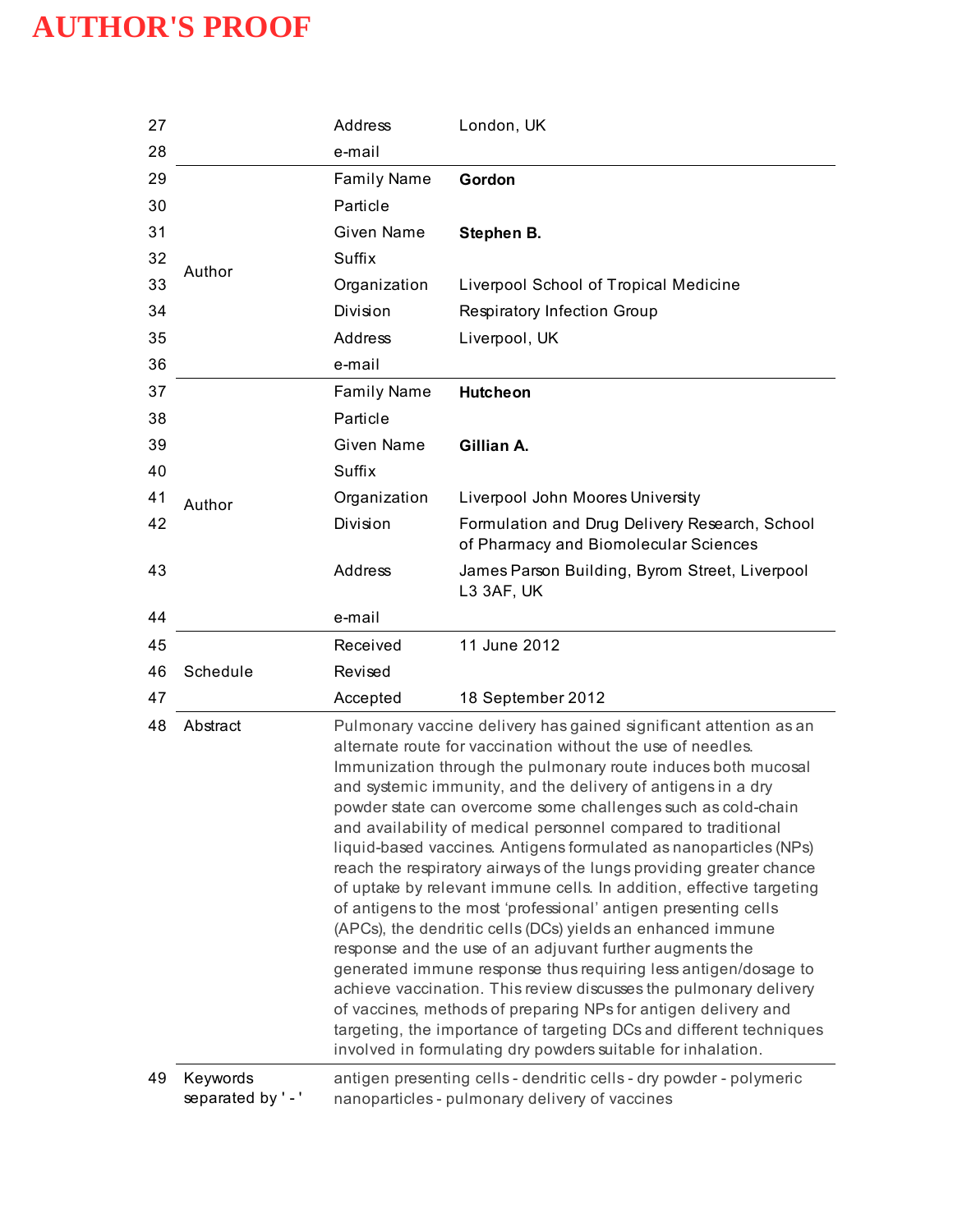50 Foot note information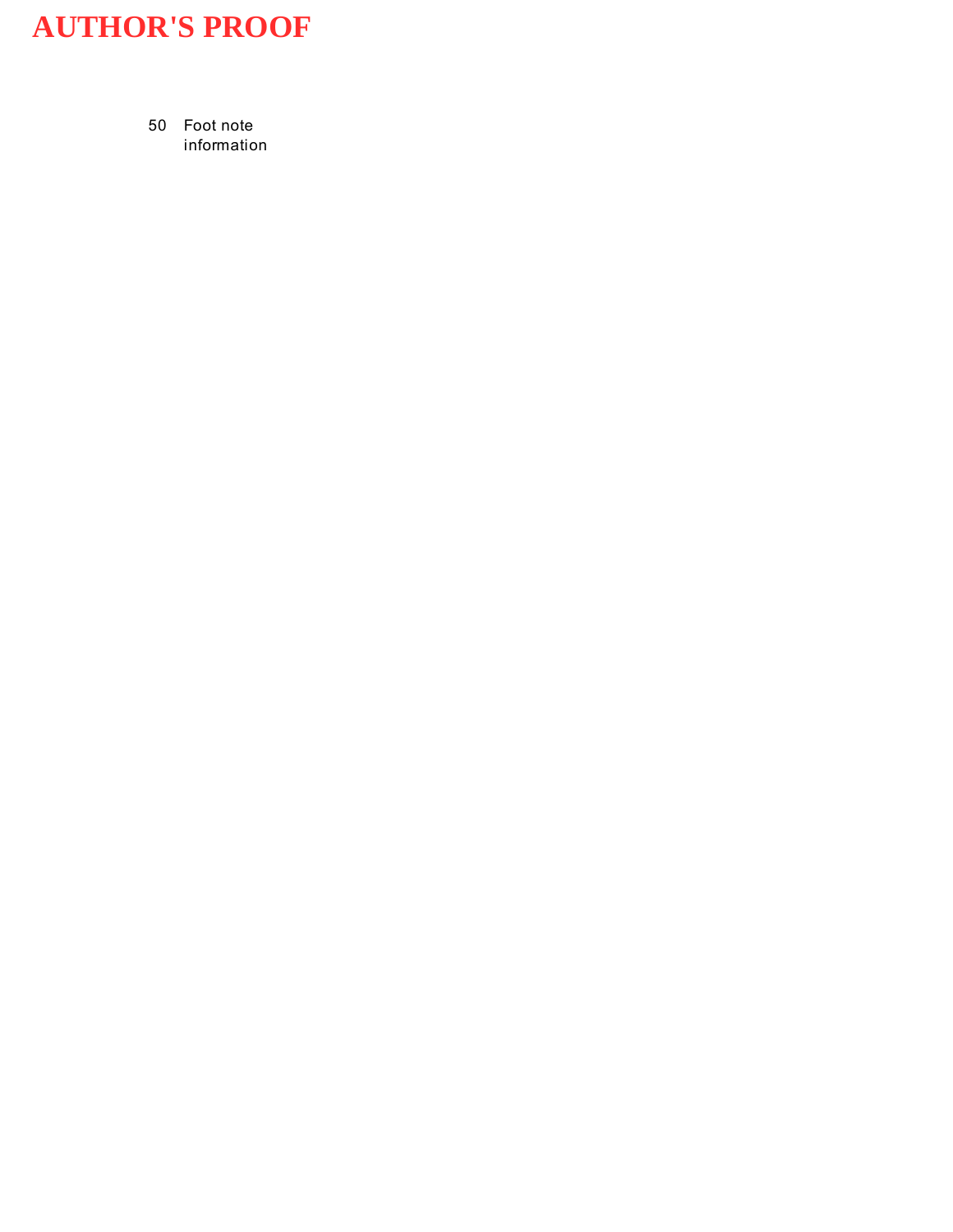Pharm Res DOI 10.1007/s11095-012-0891-5

1 2

8

11

### <sup>4</sup> Nanocarriers Targeting Dendritic Cells for Pulmonary <sup>5</sup> Vaccine Delivery

7 Nitesh K. Kunda • Satyanarayana Somavarapu • Stephen B. Gordon • Gillian A. Hutcheon • Imran Y. Saleem

9 Received: 11 June 2012 / Accepted: 18 September 2012<br>10 © Springer Science+Business Media New York 2012 10 # Springer Science+Business Media New York 2012

**ABSTRACT** Pulmonary vaccine delivery has gained significant 13 attention as an alternate route for vaccination without the use of needles. Immunization through the pulmonary route induces both mucosal and systemic immunity, and the delivery of anti-16 gens in a dry powder state can overcome some challenges such as cold-chain and availability of medical personnel compared to traditional liquid-based vaccines. Antigens formulated as nano- particles (NPs) reach the respiratory airways of the lungs pro- viding greater chance of uptake by relevant immune cells. In 21 addition, effective targeting of antigens to the most 'professional' 22 antigen presenting cells (APCs), the dendritic cells (DCs) yields an enhanced immune response and the use of an adjuvant further augments the generated immune response thus requir- ing less antigen/dosage to achieve vaccination. This review 26 discusses the pulmonary delivery of vaccines, methods of pre-27 paring NPs for antigen delivery and targeting, the importance of targeting DCs and different techniques involved in formulating dry powders suitable for inhalation.

30 **KEY WORDS** antigen presenting cells  $\cdot$  dendritic cells  $\cdot$ 31 dry powder · polymeric nanoparticles · pulmonary delivery of 32 vaccines

> N. K. Kunda · G. A. Hutcheon · I. Y. Saleem  $(\boxtimes)$ Formulation and Drug Delivery Research, School of Pharmacy and Biomolecular Sciences Liverpool John Moores University James Parson Building, Byrom Street Liverpool L3 3AF, UK e-mail: I.Saleem@ljmu.ac.uk

S. Somavarapu Department of Pharmaceutics, School of Pharmacy University College London London, UK

S. B. Gordon

Respiratory Infection Group, Liverpool School of Tropical Medicine Liverpool, UK

### ABBREVIATIONS 33

| Accepted: 18 September 2012<br>ess Media New York 2012 |             |                                   |                 |
|--------------------------------------------------------|-------------|-----------------------------------|-----------------|
| ry vaccine delivery has gained significant             |             | <b>ABBREVIATIONS</b>              | 33              |
| route for vaccination without the use of               | AMs         | Alveolar macrophages              | 36              |
| through the pulmonary route induces                    | <b>APCs</b> | Antigen presenting cells          | 38              |
| mic immunity, and the delivery of anti-                | <b>BAL</b>  | Bronchoalveolar lavage            | 30              |
| te can overcome some challenges such                   | <b>CLRs</b> | C-type lectin receptors           | 42              |
| ility of medical personnel compared to                 | DCs         | Dendritic cells                   | 43              |
| accines. Antigens formulated as nano-                  | <b>DPI</b>  | Dry powder inhalations            | 46              |
| e respiratory airways of the lungs pro-                | FD          | Freeze-drying                     | 48              |
| f uptake by relevant immune cells. In                  | <b>HLA</b>  | Human leukocyte antigen           | 40              |
| ng of antigens to the most 'professional'              | ILS         | <b>Interleukins</b>               | 52              |
| (APCs), the dendritic cells (DCs) yields               | LN          | Lymph node                        | 53              |
| response and the use of an adjuvant                    | <b>MHC</b>  | Major histocompatibility complex  | 56              |
| nerated immune response thus requir-                   | <b>MN</b>   | Mannan                            | 58              |
| to achieve vaccination. This review                    | NPs         | Nanoparticles                     | 60              |
| delivery of vaccines, methods of pre-                  | PCL         | Poly- <i>ε</i> -caprolactone      | 62              |
| elivery and targeting, the importance of               | PEG         | Polyethylene glycol               | 63              |
| ent techniques involved in formulating                 | PEI         | Polyethyleneimine                 | 66              |
| inhalation.                                            | <b>PLA</b>  | Polylactide or poly-L-lactic acid | 68              |
|                                                        | PLGA        | Poly lactic-co-glycolic-acid      | 60              |
| presenting cells · dendritic cells ·                   | <b>PRRs</b> | Pattern recognition receptors     | 72              |
| nanoparticles · pulmonary delivery of                  | <b>PVA</b>  | Polyvinyl alcohol                 | 73              |
|                                                        | <b>SCF</b>  | Supercritical fluid               | 76              |
|                                                        | SD.         | Spray-drying                      | 78              |
|                                                        | <b>SFD</b>  | Spray-freeze drying               | 80              |
| on $\cdot$ I. Y. Saleem ( $\boxtimes$ )                | <b>TLRs</b> | Toll-like receptors               | 82              |
| ery Research, School of Pharmacy                       | <b>TMC</b>  | N-Trimethyl chitosan              | 83              |
| iverpool John Moores University<br>n Street.           | <b>VLPs</b> | Virus-like particles              | $8\overline{5}$ |

#### **INTRODUCTION** 88

New therapeutic biopharmaceuticals have made it possible 89 to treat and/or prevent many diseases which were untreat- 90 able a decade ago ([1\)](#page-18-0). The majority of these biopharma- 91 ceuticals are administered via parenteral routes because 92 they are degraded by acid and proteases in the stomach or 93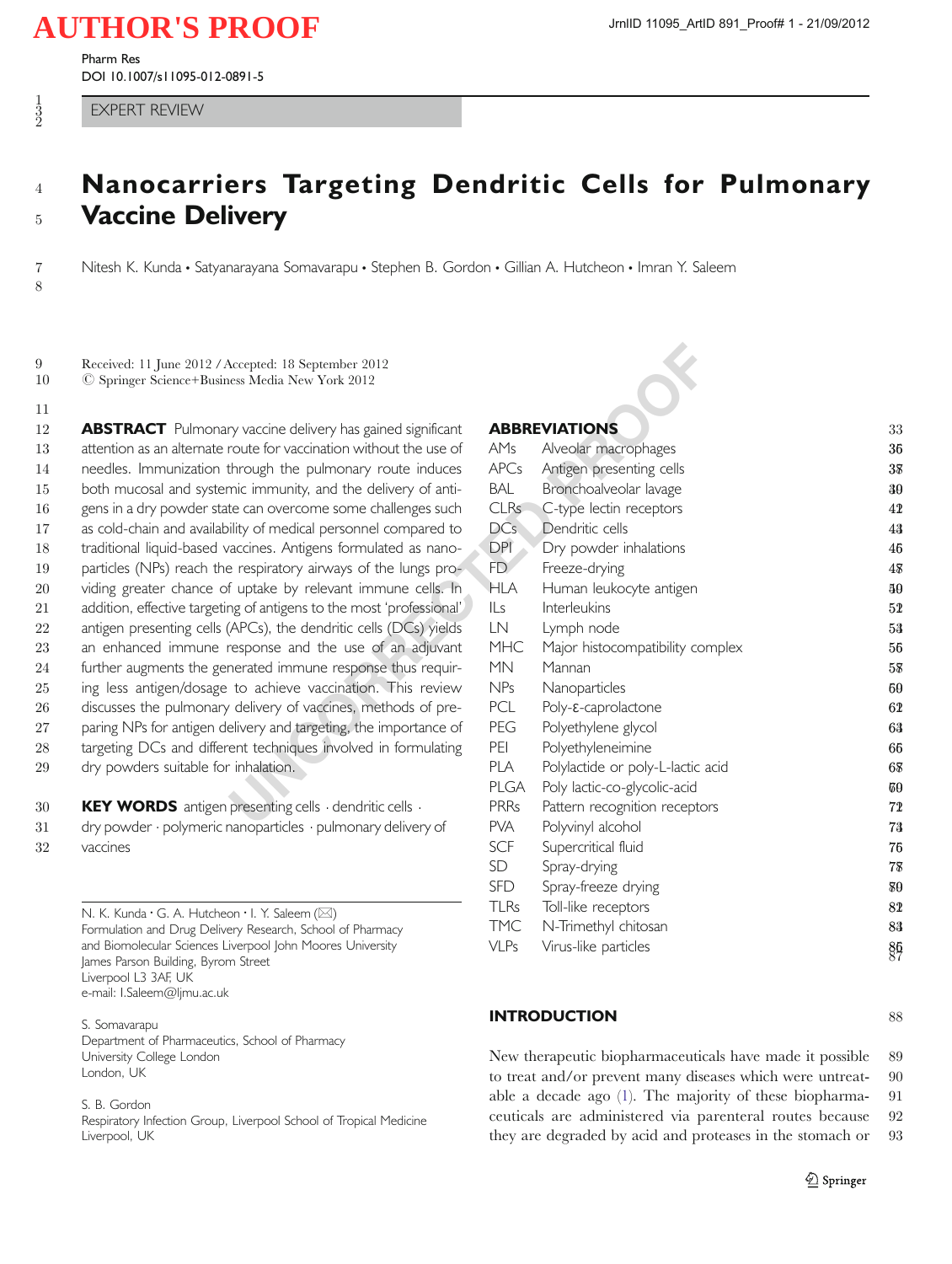have high first-pass metabolism and as such are not suitable for oral delivery. The formulation of biopharmaceuticals in non-invasive delivery systems in order to make them more acceptable to patients has gained significant attention but the pharmaceutical challenges are stability, integrity and effective- ness within the therapeutic dose [\(1,2](#page-18-0)). The leading non- invasive systems are buccal, nasal, pulmonary, sublingual and transdermal routes—this review will focus on the pulmo-nary route and on vaccine delivery in particular.

 Pulmonary delivery of vaccines has gained major atten- tion for achieving both mucosal and systemic immunity [\(3](#page-18-0)). An optimum formulation containing antigens in the dry state as nanoparticles (NPs) can result in greater stability and a better immune response compared to traditional liquid-based vaccines ([3\)](#page-18-0). NPs as colloidal carriers offer protection of biopharmaceuticals against degradation, and targeted delivery to specific sites of action. NPs can be developed with variable physico-chemical characteristics such as size, structure, morphology, surface texture and composition, and thus can be delivered either orally, paren-terally or locally [\(4](#page-18-0)).

 This review discusses the pulmonary delivery of vaccines, methods of preparing NPs, the importance of targeting den- dritic cells (DCs) (antigen presenting cells-APCs) and different techniques involved in making dry powders suitable for inha- lation. Progress in the delivery of biopharmaceuticals via buccal ([5](#page-18-0)–[7\)](#page-18-0), nasal ([8\)](#page-18-0), sublingual (9) and transdermal (10) routes has previously been reported elsewhere and is beyond the scope of this review.

 Since the term 'vaccination' was coined by Edward Jenner in 1796, it has been arguably the most important scientific advance in the battle against infectious disease (11). According to the World Health Organization (WHO), around 2.5 million children's lives are saved each year due to the availability of vaccines against a variety of antigens [\(12](#page-18-0)). However, in low and middle income countries (LMIC) a lack of infrastructure such as cold-chain and trained med- ical personnel essential for the administration of traditional liquid-based vaccine formulations, means that many eligible children and adults are not vaccinated [\(12](#page-18-0)). Table I below provides a list of reported cases by disease according to World Health Statistics (WHS) 2011 ([13\)](#page-18-0). Hence, there is a global need to develop effective and reliable vaccine strategies that are non-invasive, easily accessible and afford- able [\(14](#page-18-0)). To address the issues with liquid-based vaccine formulations in LMIC, non-invasive routes of delivery, which do not have the requirements of cold-chain or trained personal are being investigated ([3\)](#page-18-0).

 Of all the non-invasive routes of delivery, pulmonary delivery can overcome some of the current challenges of vaccination such as invasiveness, accessibility, and vaccine stability and integrity by delivering vaccines as dry powder inhalations (DPI) ([14\)](#page-18-0). In addition, the pulmonary route has

Table I List of Reported Cases by Disease According to World Health t1.1 Statistics (WHS) 2011

| <b>Disease</b>                   | Reported Cases (WHS 2011) <sup>a</sup>                      |  |
|----------------------------------|-------------------------------------------------------------|--|
| Diptheria                        | 857                                                         |  |
| Malaria                          | 81,735,305 (1990-2009)                                      |  |
| <b>Measles</b>                   | 222,318                                                     |  |
| Mumps                            | 546,684                                                     |  |
| Tetanus                          | 9.836                                                       |  |
| <b>Tuberculosis</b>              | 5.797.317                                                   |  |
| Pneumonia (Children $<$ 5 years) | $\sim$ 1,400,000 (18% of all child<br>deaths in 2008) (120) |  |

<sup>a</sup> Data provided not necessarily for the year 2011, more details at [http://](http://www.who.int/whosis/whostat/2011/en/index.html) [www.who.int/whosis/whostat/2011/en/index.html](http://www.who.int/whosis/whostat/2011/en/index.html)

gained much attention as it is the main entry portal for 147 pathogens (2,15). 148

#### **PULMONARY VACCINE DELIVERY** 149

Figure 1 resume in guestar mannum power only and the year of the seare is response compared to traditional www.who.int/whosis/whostst/2011/en/nd(3). NPs as colloidal carriers offer anceuticals against degradation, and gai Pulmonary delivery as a route of drug administration can be 150 traced back 4000 years to India where people suffering from 151 cough suppressed it by inhaling the leaves of Atropa Belladon- 152  $na(16)$ . Later in the 19th and 20th centuries, people suffer- 153 ing from asthma smoked cigarettes containing tobacco and 154 stramonium powder to alleviate their symptoms ([16\)](#page-18-0). The 155 first inhaling apparatus for dry powder delivery was patent- 156 ed in London in 1864 [\(17](#page-18-0)). Since then much progress has 157 been made in developing devices such as nebulizers, 158 metered dose inhalers and DPIs for delivery of therapeutics. 159 With recent advancements in pulmonary delivery devices 160 and recombinant protein technology the first peptide DPI 161 formulation, Exubera (Nektar/Pfizer), was approved and 162 released into the market in January 2006. This was soon 163 withdrawn for several reasons including bulkiness of the 164 device, complicated administration, contraindication in 165 smokers and insufficient evidence with regulatory bodies 166 regarding the patients preference of Exubera (inhaled dosage 167 form) compared to other dosage forms [\(18\)](#page-18-0). This led, however, 168 to further research and development of DPI of biopharma- 169 ceuticals, and currently many investigations are being pursued 170 by the pharmaceutical industry such as the AIR system 171 (Alkermes/Eli Lilly), the Technosphere system (Mannkind) 172 and Kos inhaled insulin (Kos Pharm/Abbott) for Type I/II 173 diabetes, and Granulocyte-colony-stimulating factor (G-CSF) 174 for Neutropenia (Amgen) ([19\)](#page-18-0). This has been followed by 175 investigations into DPI of vaccines ([20](#page-18-0)–[24](#page-18-0)). 176

#### Anatomy of the Human Lung 177

The human lung, weighing about 1 kg, is divided by the 178 pleural membranes into three lobes on the right and two 179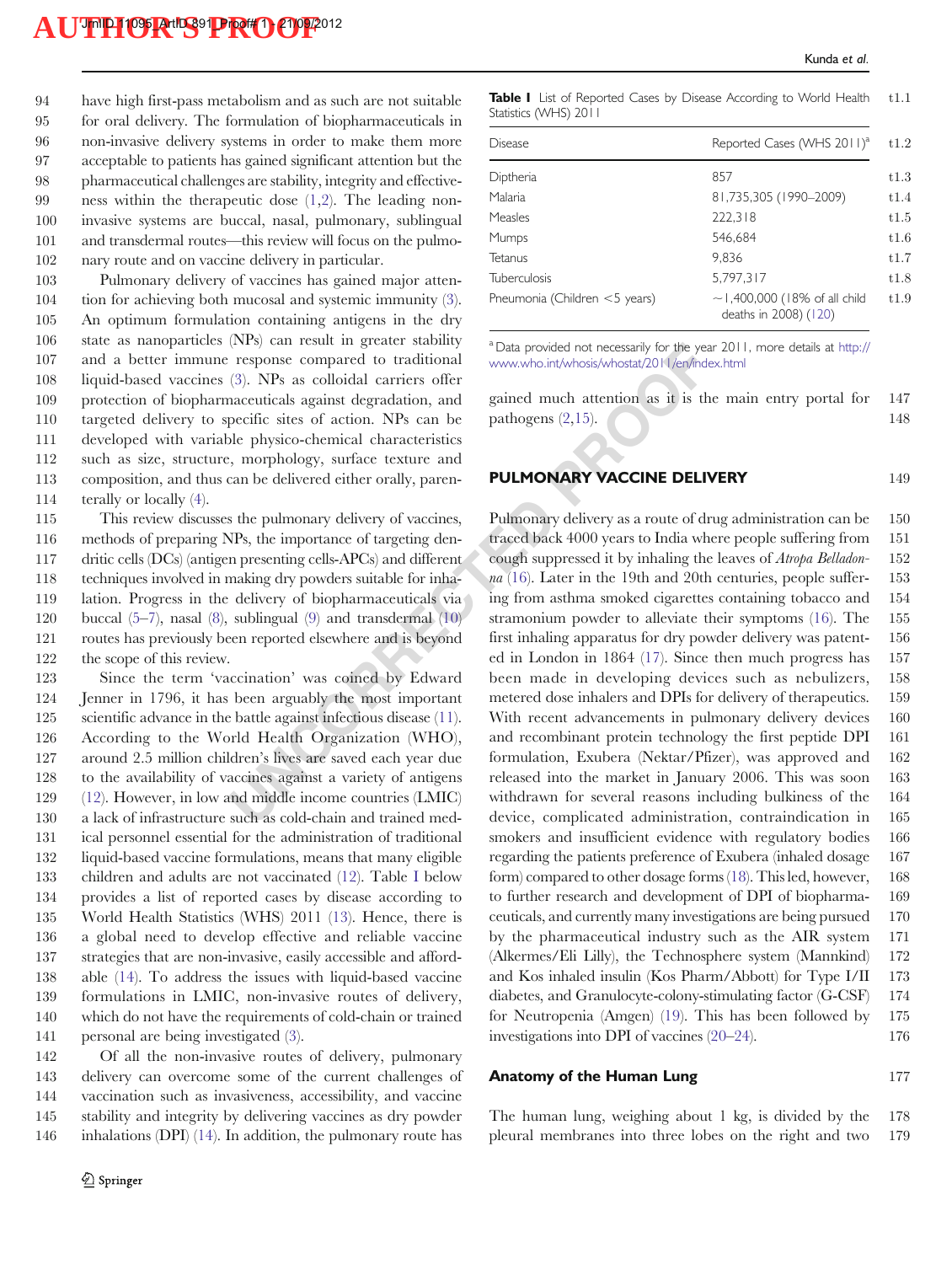#### <span id="page-7-0"></span>Nanocarriers Targeting Pulmonary Dendritic Cells

 lobes on the left ([25\)](#page-18-0). Once inhaled, the air passes through the nose and mouth, from the larynx to trachea and to the series of around 16 generations of conductive bronchi and bronchioles [\(25](#page-18-0),[26](#page-18-0)). From the 17th generation of bron- chioles, alveoli begin to appear in the walls (respiratory airways) and by the 20th generation of airways, the entire walls are composed of alveoli, commonly referred to as alveolar ducts. At the 23rd generation, the alveolar ducts end in blind sacs, lined with alveoli, and are referred to as alveolar sacs (Fig. 1) ([25](#page-18-0)–[27\)](#page-18-0). It is estimated that on an average a human lung consists of about 300 million alveoli providing a surface area of exchange of 80–90 sq. m 192 [\(25,28](#page-18-0)).

 The submucosal glands and the 'goblet cells' (present on the bronchial surface) secrete mucus onto the bronchial sur- faces. The submucosal glands also help in producing an elec- trolyte solution on which the mucus rests. The mucus covering the airways is transported towards the mouth with the coor- dinated movement of cilia present on top of the ciliated columnar cells. This mucus transported to the mouth is then swallowed. This process of mucus movement from the bron- chial surfaces to the mouth for swallowing is mainly responsi- ble for removing any foreign material that lands on the bronchial surfaces [\(25\)](#page-18-0).

204 The alveoli and the pulmonary capillaries are separated by 205 a barrier composing of endothelial cells, interstitial space, and 206 pneumocytes (pulmonary epithelial cells). The pneumocytes

based on size.



are divided into two types, type I and type II cells. Type I are  $207$ very flat and cover the alveolar surface whereas type II are 208 irregularly shaped containing lamellar bodies that are secreted 209 as surfactant, and they can further divide and produce type  $I = 210$ and type II cells [\(25](#page-18-0)). 211

#### **Lung as a Delivery Site for Drugs 212** 212

The lung is an excellent choice for the delivery of biophar- 213 maceuticals for the treatment of both local and systemic 214 disorders as it offers several advantages such as; large surface 215 area (80 sq. m), dense vasculature, rapid absorption leading 216 to an immediate onset of action, thin alveolar epithelium, 217 less enzymatic activity than gut and a high capacity for 218 solute exchange (29). With regards to the delivery of vac- 219 cines, a high density of APCs including alveolar macro- 220 phages (AMs), DCs and B cells represent an ideal target to 221 induce a strong immune response resulting in both mucosal 222 and systemic immunity (14). Recent research has con- 223 firmed that the induction of an immune response at one 224 mucosal site elicits an immune response at distant muco- 225 sal sites by mucosal lymphocyte trafficking leading to 226 both mucosal and systemic immunization ([15](#page-18-0),[30](#page-18-0)). There 227 is some evidence that mucosal immunization may also 228 reduce the dosage required to achieve the desired immunity 229 compared to liquid formulations administered via the 230 parenteral route [\(3](#page-18-0)). 231

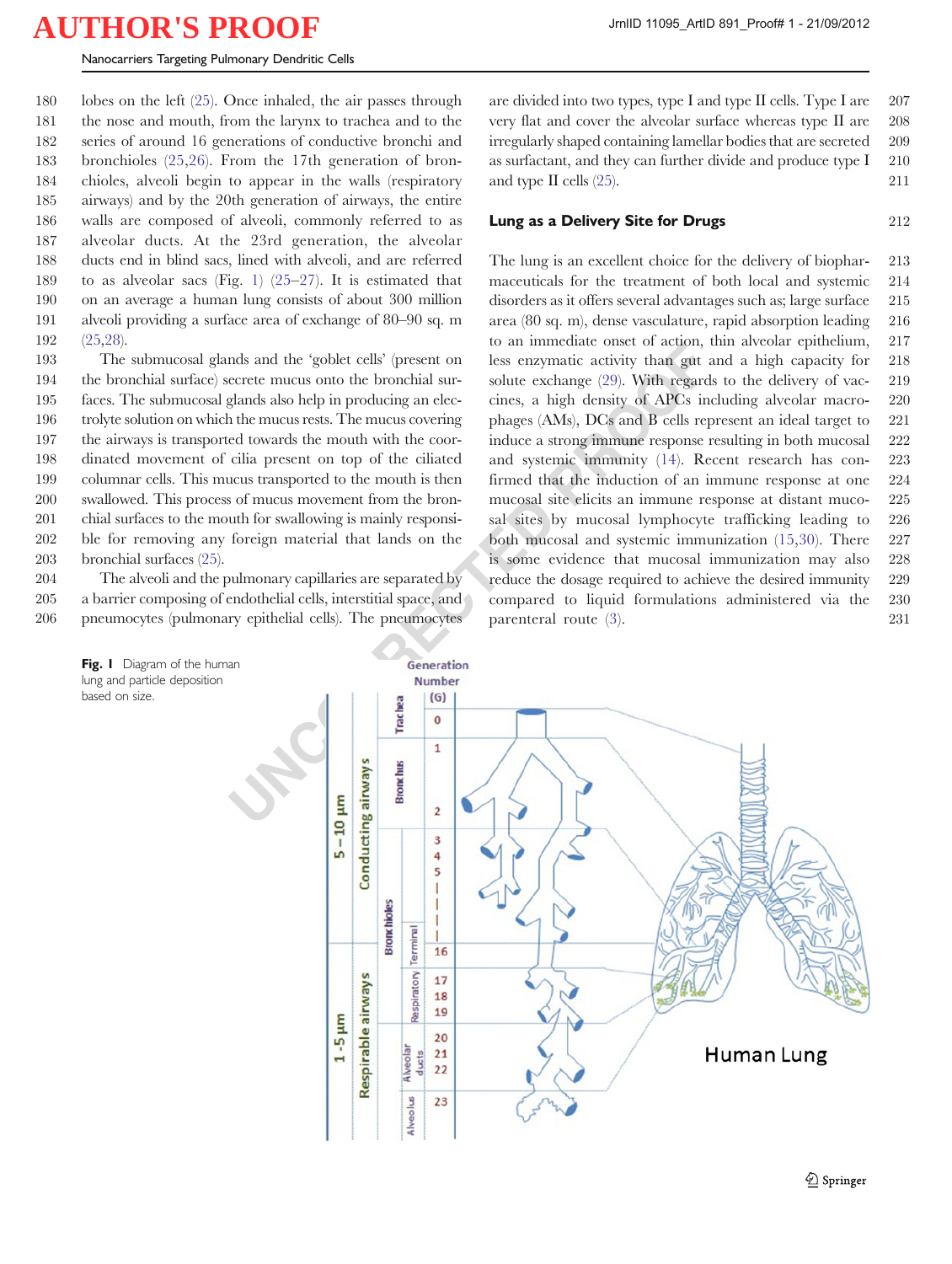#### 232 Pulmonary vs Parenteral Vaccine Delivery

 In development of novel anti-tuberculosis vaccines, Ballester 234 M et al. demonstrated, that inhaled vaccine compared fa- vorably to an intradermal route of delivery. In particular, vaccination with NP-Ag85B and immune-stimulatory oligo- nucleotide CpG as a Th1-promoting adjuvant via the pul- monary route modified the pulmonary immune response 239 and provided significant protection following a  $Mycobacterium$ *tuberculosis (Mtb)* aerosol challenge ([31\)](#page-18-0).

 Muttil P et al. successfully prepared poly lactic-co- glycolic-acid (PLGA) NPs entrapping diphtheria CRM-197 243 antigen (CrmAg) with a size of  $200 \pm 50$  nm by the emulsi- fication solvent diffusion and double-emulsion methods. The NPs were then spray-dried with L-leucine and the resulting spray-dried powders of formalin-treated/untreated CrmAg nanoaggregates were delivered to the lungs of guin- ea pigs. This study evaluated the immune response elicited in guinea pigs following pulmonary and parenteral immu- nizations with the dry powders and the highest titer of serum IgG antibody was observed in guinea pigs immunized by the intramuscular route whereas high IgA titers were observed for dry powder formulations administered by the pulmonary route. This demonstrates that pulmonary immunization with dry powder vaccines leads to a high mucosal immune response in the respiratory tract and sufficient neutralizing antibodies in the systemic circulation to provide protection against diphtheria ([32\)](#page-18-0).

 An ideal vaccine formulation for mass vaccination would induce the desired immunity upon administration of a single dose. Moreover, it is important to target APCs like DCs to illicit a strong and durable immune response with a single dose aimed at both systemic and mucosal immunity (33).

#### 264 Dendritic Cells

 Dendritic cells (DCs) were first identified in 1868 by Paul Langerhans in the basal layer of the epidermis ([34\)](#page-18-0). How- ever, it took more than a century to properly identify them as white blood cells related to macrophages and monocytes, and to understand their importance in the control of immu- nity ([34,35\)](#page-18-0). In 2011, the Nobel Prize in Physiology or Medicine was awarded to Ralph M. Steinman for his dis- covery of DCs and their role in adaptive immunity paving the way for more research in the field of immunity and vaccines ([36](#page-18-0)). It has become evident over the years that DCs are APCs, true 'professionals' [\(37](#page-19-0)) with exceptional capability to internalize, process and present antigens through major histocompatibility complex (MHC) class I and II pathways. DCs induce a strong immune response by activating naïve T-cells which are produced in the bone marrow and have the capability to respond to novel patho-gens that have not been processed before [\(38](#page-19-0),[39\)](#page-19-0). The role of DCs in initiating a primary immune response has now 282 been shown to be greater than the role played by macro- 283 phages and the B-cells [\(40](#page-19-0)). 284

and a and double-emulsion methods. The human AMs are common as two cases of formal<br>in-methods. The human AMs are common as the pay-dricd with L-leucine and the from BAL (44). The AMs are provers of formal<br>in-treated/untre The lung is armed with an intricate network of DCs that 285 can be found throughout the conducting airways, lung 286 interstitium, lung vasculature, pleura, and bronchial lymph 287 nodes [\(41](#page-19-0),[42\)](#page-19-0). It is now apparent that there are at least five 288 different subsets of DCs in the murine lung; resident DCs, 289 plasmacytoid DCs, alveolar DCs, inflammatory DCs and 290 interferon-producing killer DCs [\(41](#page-19-0),[42\)](#page-19-0). The data for the 291 subsets of DCs in the human lung is rare  $(43)$  $(43)$  owing to the 292 need to obtain lung tissue, as they are not found in the 293 bronchoalveolar lavage (BAL) fluid. However, studies on 294 the human AMs are common as they are readily obtained 295 from BAL (44). The AMs are primarily phagocytes with 296 poor APC function and live in the air space, whereas im- 297 mature DCs have high APC function but lower phagocytic 298 function and live mainly in the interstitium [\(45\)](#page-19-0). In the 299 human lung, the mucosal surface in the conducting airways 300 consists of ciliated epithelial cells, interspersed goblet cells, 301 macrophages and DCs ([46](#page-19-0)). The DC population in this 302 region is mainly composed of myeloid DCs (mDCs), how- 303 ever, a fraction of plasmacytoid DCs (pDCs) can be found 304 (46). These mDCs have a high capability for antigen uptake 305 but less ability to stimulate the T cells ([46\)](#page-19-0). Moreover, the 306 human DCs are generated from haematopoietic stem cells, 307 mDCs from bone marrow–derived monocytic precursors 308 and pDCs from lymphoid progenitors [\(34\)](#page-18-0). The mDCs 309 and pDCs are activated by a different set of pathogenic 310 stimuli making them functionally distinct reflected by the 311 different expression of cell surface receptors such as Toll-like 312 receptors (TLRs) [\(34](#page-18-0),[46\)](#page-19-0). The lung parenchyma consisting 313 of lung interstitium, respiratory and terminal bronchioles, 314 and alveoli is mainly composed of 80% macrophages with 315 rest being DCs and T cells. The 'immature' resident DCs 316 are highly capable of detecting, capturing and processing 317 the encountered antigen [\(34](#page-18-0),[46\)](#page-19-0).  $318$ 

> The human DCs are identified by over expression of 319 human leukocyte antigen (HLA) DR (major histocompati- 320 bility complex class II) with the absence of monocyte, lym- 321 phocyte, natural killer cell and granulocyte lineage markers 322 ([43\)](#page-19-0). In addition, the specific markers for identifying the 323 mDCs include  $CD11c^+$ ,  $CD1a^+$ ,  $BDCA-1^+$ ,  $BDCA-3^+$ , 324  $HLA-DR^+$  whereas for the pDCs they are CD11c<sup>-</sup>, HLA- 325  $DR^+$ , BDCA-2<sup>+</sup> and CD123<sup>+</sup> ([43,46](#page-19-0),[47\)](#page-19-0). 326

> Inhaled antigens or antigen particulates are believed to 327 encounter the wide spread DC network that lines the alve- 328 olar epithelium and are subsequently taken up by cellular 329 processes extending in to the alveolar lining fluid [\(33](#page-18-0)). Anti- 330 gens are then processed and fragments of antigenic peptides 331 are presented on the surface through MHC class I and II 332 pathways for recognition by the T-cell receptors present on 333 T-cells [\(40](#page-19-0)). This process is often referred to as antigen 334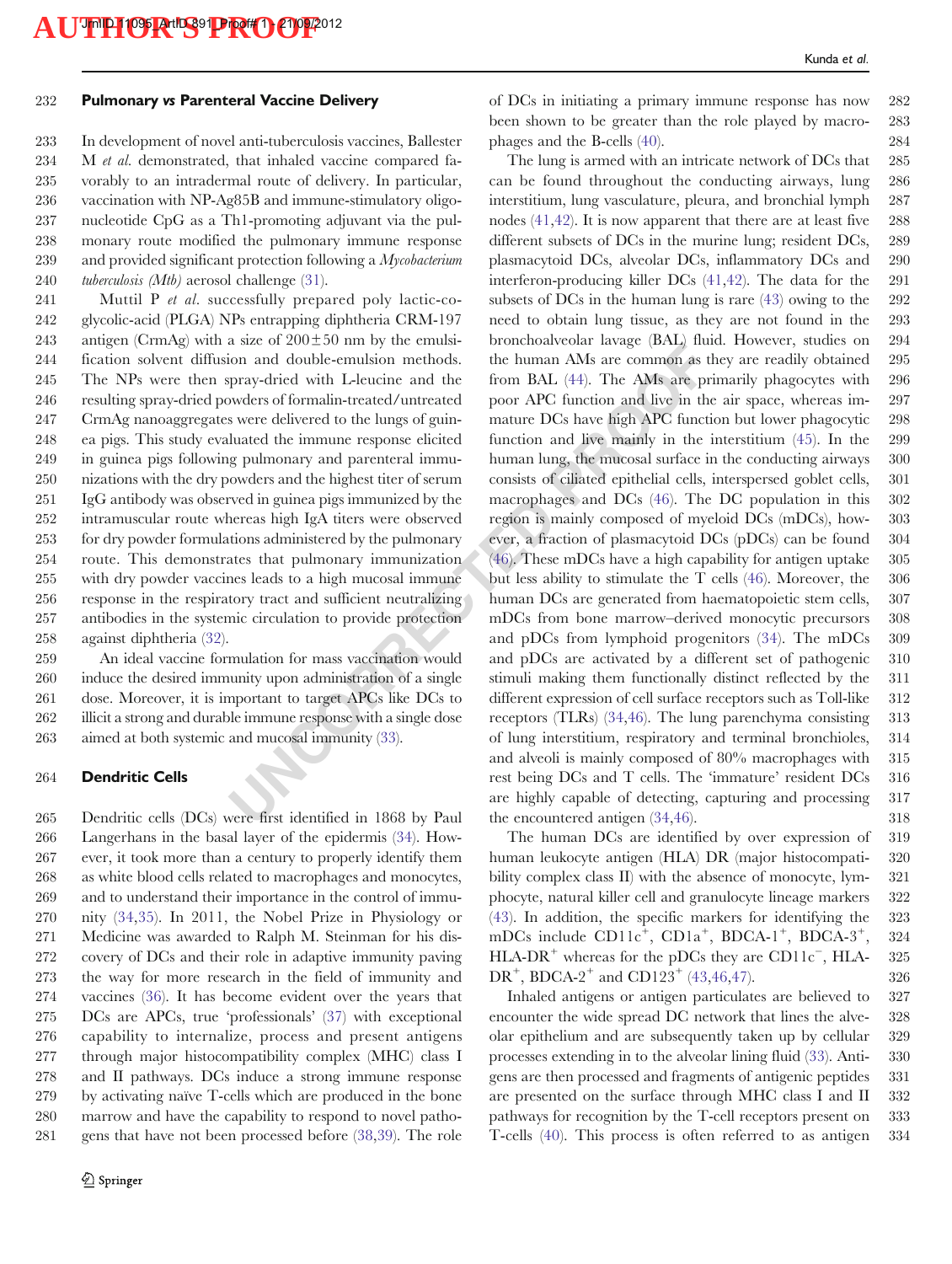Nanocarriers Targeting Pulmonary Dendritic Cells

 presentation and typically takes place in the regional lymph node after chemokine dependent migration of the antigen loaded DC. Also, APCs perceive danger signals from cells and offer co-stimulatory signals ([48\)](#page-19-0) through co-stimulatory molecules present on their surface for recognition by recep- tors on recirculating T-cells to initiate an immune response in the lymph node ([40](#page-19-0)). Upon encountering the danger signals, immature DCs change to a mature stage where they present the antigen on their surface. This step is usually concurrent with the migration of DCs from peripheral tissue to the lymph node for T-cell activation (Fig. 2). It is believed that soon after antigen presentation, the DCs undergo apo-ptosis in the lymph nodes ([40\)](#page-19-0).

Antigen uptake by DCs occurs by macro-pinocytosis, 348 receptor-mediated endocytosis (macrophage mannose recep- 349 tor) and/or phagocytosis [\(49](#page-19-0)–[52](#page-19-0)). Recent research by Foged  $et = 350$ al. has shown that both particle size and surface charge of the 351 material to be delivered plays an important role in determining 352 the uptake by human DCs derived from blood. Furthermore, it 353 was recognised that for optimal uptake by DCs the preferred 354 particle size was 0.5 μm (diameter). Uptake of large particles 355  $\sim 1 \,\mu m$ ) was greatly enhanced when they displayed a positive 356 surface charge ([53](#page-19-0)). In addition, a study conducted by Mano- 357 lova et al. revealed that upon intracutaneous injection of poly- 358 styrene beads of varying sizes the large particles (500–2000 nm) 359 associated with DCs from the site of injection and depended 360

Fig. 2 Antigen uptake and presentation by dendritic cells (DCs) in the airways.  $1$  **a** Upon exposure of an inhaled antigen the immature DCs migrate towards the site of attack. DCs at this stage express a wide variety of receptors (Fc, C-type lectin receptors etc.) and uptake the antigen. Simultaneously, some DCs upregulate the CC-chemokine receptor 7 (CCR7) and migrate towards the lymphatic vessels expressing CCchemokine ligand 21 (CCL-21) where they are carried to the draining lymph node. After antigen uptake and activation, high amounts of peptide-loaded major histocompatibility complex (MHC) molecules and T-cell co-stimulatory receptors appear on the surface of DCs. The DCs then migrate to the lymph nodes and activate the antigen specific T-cells. *I* **b** After antigen uptake, the antigen is either processed through MHC class I (either through endogenous or exogenous pathway) or MHC class II (the antigen is degraded in endosomes and the obtained polypeptide is transported and loaded onto MHC II molecules) and DCs present it on their surface for specific T-cell activation. \*ER – Endoplasmic reticulum.

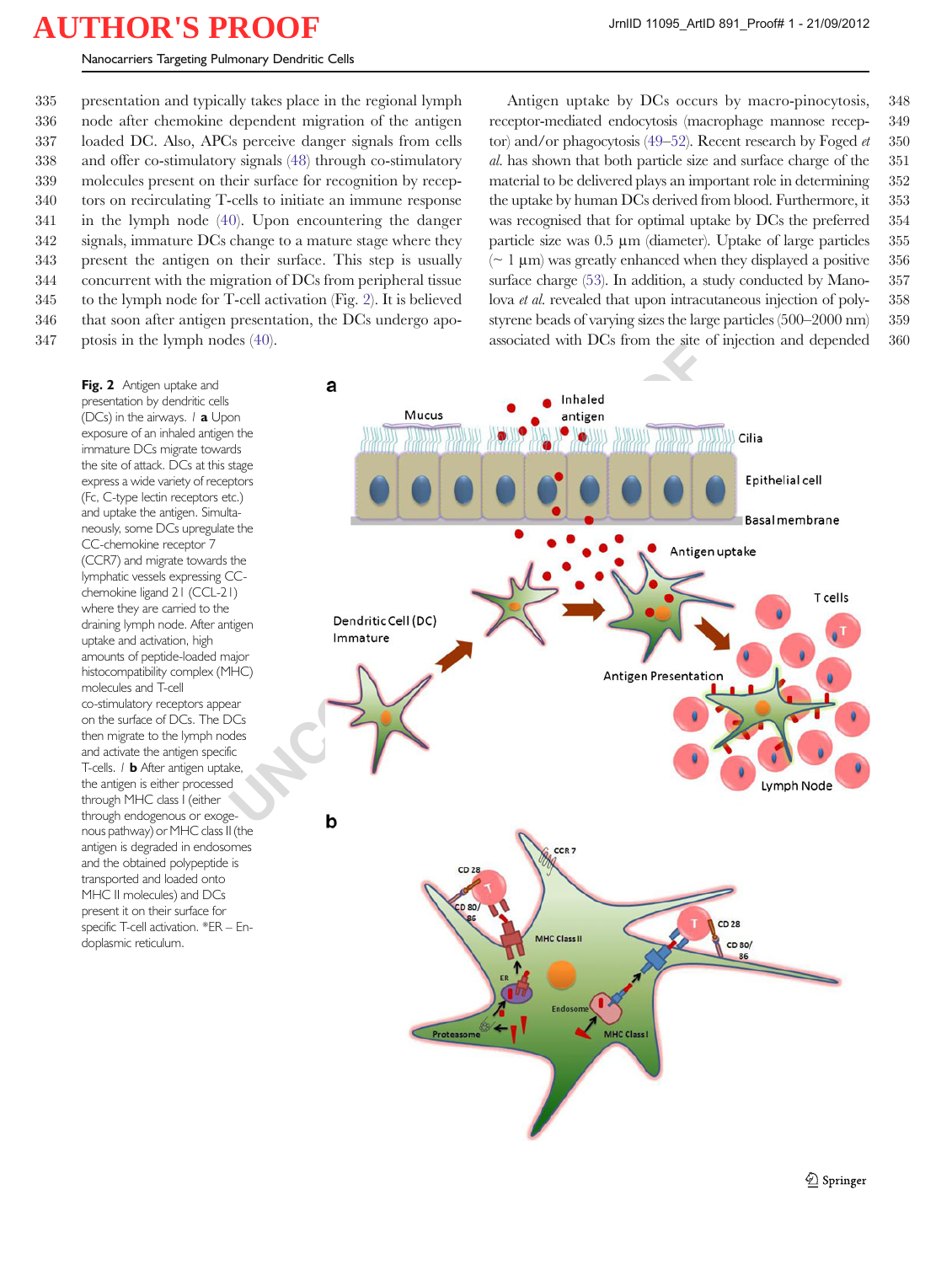largely on them for cellular transport, whereas small particles (20–200 nm) and virus-like particles (VLPs) (30 nm) drained freely to the lymph nodes (LNs) and were present in LN- resident DCs and macrophages [\(54\)](#page-19-0). However, this cannot be directly compared to pulmonary delivery as the DCs in the lung differ from those of the skin.

#### 367 Targeting Antigen to the DC

 Antigen can be targeted to DCs, for enhanced immune re- sponse, by making particles that bind to the specific receptors expressed on the DC surface [\(49](#page-19-0)–[51\)](#page-19-0). Effective targeting of vaccines to the DCs results in the possibility of a reduced vaccine dose, less side effects, improved efficacy and enhanced immune response ([40](#page-19-0)).

saults in the possibility of a reduced<br>
ration solubility thus favoring applies sealts in the possibility of a reduced<br>
delivery. In delivery of NPs to the lun<br>
geted to DCs in different ways (40<br>
diffusion (Table III) de Vaccines can be targeted to DCs in different ways ([40,](#page-19-0) [55](#page-19-0)–[57\)](#page-19-0). DCs contain pattern recognition receptors (PRRs) that aid in detecting the presence of a pathogen through interaction with pathogen-associated molecular patterns. More specifically, C-type lectin receptors (CLRs), a type of PRR, bind to sugar moieties (e.g., mannose, glucan) in a calcium-dependent manner present on the pathogen's sur- face. This leads to antigen internalization through receptor mediated endocytosis resulting in antigen presentation to T- cells [\(58,59](#page-19-0)). Vaccines can also be targeted to DCs with anti- bodies having an affinity towards specific receptors present on their surface (e.g. anti-DEC205, anti-CD11c), internalization through phagocytosis and conjugation of danger signals that effectively bind to Toll-like receptors (TLRs) or cytokine receptors thereby inducing DC maturation (40,55). Table II lists some formulations that have been effectively targeted to DCs for an enhanced immune response. There are currently

t2.1 **Table II** Examples of Formulations Targeting Dendritic Cells (DCs)

no publications that establish targeting of pulmonary DCs 391 through pulmonary delivery of dry powder vaccines.  $392$ 

#### Nanoparticles for Inhalation 393

Generally nanoparticles (NPs) are referred to as particles in the 394 size range of 1—100 nm, however for drug delivery NPs larger 395 than 100 nm are required for efficient drug loading, and have 396 been in use for the last 40 years ([60](#page-19-0)). NPs are used as drug 397 carriers either by encapsulating, dissolving, surface adsorbing 398 or chemically attaching the active substance [\(60\)](#page-19-0). NPs have a 399 large surface area-to-volume ratio and also an increased satu- 400 ration solubility thus favoring application in the field of drug 401 delivery. In delivery of NPs to the lung by inhalation, deposition 402 takes place through impaction, sedimentation, interception or 403 diffusion (Table III) depending on particle size, density, airflow, 404 breathing rate, respiratory volume and the health of the indi- 405 vidual ([61](#page-19-0),62). These are discussed in greater detail by Smyth 406 HDC *et al.* (63) and definitions are summarized in Table [III.](#page-11-0)  $407$ 

The deposition of particles in the lungs is evaluated using the 408 aerodynamic particle size, which is defined as the diameter of a 409 sphere (density-1  $g/cm^3$ ) in air that has the same velocity as the 410 particle in consideration  $(60)$  $(60)$ . This is defined by the equation  $411$ 

$$
d_a = d_g \sqrt{\rho/\rho_a}
$$

where  $\rho$  is the mass density of the particle,  $\rho_a$  is the unit density 412  $(1 \text{ g/cm}^3)$  and  $d_{\varphi}$  is the geometric diameter. 414

Particles greater than 10  $\mu$ m (d<sub>a</sub>) in size are commonly 415 impacted in the throat or sedimented in the bronchial 416 region whereas particles less than 1  $\mu$ m (d<sub>a</sub>) in size are 417 exhaled and not likely to be deposited in the alveolar region. 418 It is expected that particles in the size range of 1 to 5  $\mu$ m (d<sub>a</sub>) 419

| Formulation                                                      | <b>Target</b>                                              | Model drug                                   | Model       | Ref   |
|------------------------------------------------------------------|------------------------------------------------------------|----------------------------------------------|-------------|-------|
| Polyanhydride NPs with dimannose                                 | Mannose receptor CD206                                     | <b>NA</b>                                    | In vitro    | (58)  |
| MN-decorated PLGA NPs                                            | Mannose receptor CD206                                     | <b>NA</b>                                    | In vitro    | (121) |
| <b>PLGA NPs</b>                                                  | DEC-205 receptor                                           | Ovalbumin                                    | Mice        | (122) |
| <b>PLGA NPs</b>                                                  | Humanized targeting antibody hD1 (DC-SIGN)                 | FITC-TT/DO Green BSA                         | In vitro    | (123) |
| PLGA NPs coated with streptavidin                                | gp120, ManLAM, Lex, aDC-SIGN 1,<br>aDC-SIGN 2. aDC-SIGN 3  | $DQ$ -BSA, gp $100_{272-300}$<br>and FITC-TT | In vitro    | (56)  |
| Carbon magnetic NPs (CMNPs)                                      | Endocytosis                                                | Hen egg lysozyme (HEL)                       | Mice        | (124) |
| Polystyrene and PLGA microparticles                              | CD40, Fcg, $\alpha(v)$ $\beta$ 3 and $\alpha(v)$ $\beta$ 5 | <b>NA</b>                                    | In vitro    | (125) |
| Acid degradable particles                                        | DEC-205 receptor                                           | Ovalbumin                                    | Mice        | (124) |
| PAMAM dendrimer                                                  | Mannose receptor CD206                                     | Ovalbumin                                    | Mice        | (126) |
| Liposome (with tri-mannose)<br>(L-Phosphatidylcholine + M3-DPPE) | Mannose receptor CD206                                     | FITC-Ovalbumin                               | In vitro    | (127) |
| Niosomes (coated with polysaccharide<br>o-palmitoyl MN)          | Mannose receptor CD206                                     | Π                                            | Albino Rats | (128) |
|                                                                  |                                                            |                                              |             |       |

M3- DPPE trimannose-dipalmitoylphosphatidylethanolamine, ManLAM Mannosylated lipoarabinomannan, MN Mannan, Niosomes Sorbiton Span 60, cholesterol, stearylamine, PAMAM Polyamidoamine, PLGA poly lactic-co-glycolic-acid, TT Tetanus Toxoid, NA Not Applicable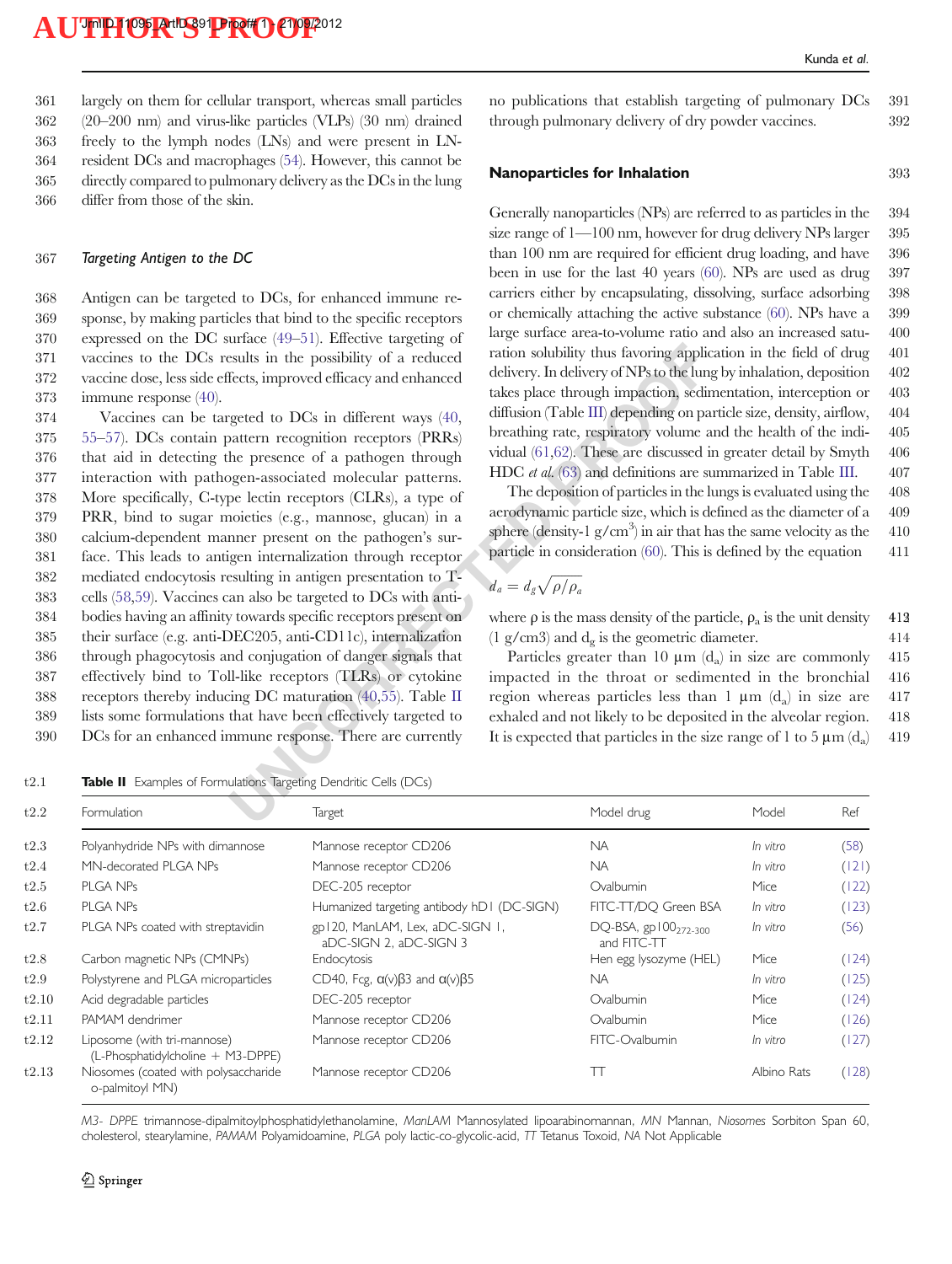| Impaction        | The delivered particles, due to inertia, do not change their path and as the airflow changes with bifurcations they tend to get impacted on<br>the airway surface. This is mostly experienced by large particles and is highly dependent on the aerodynamic properties of the particles.     |
|------------------|----------------------------------------------------------------------------------------------------------------------------------------------------------------------------------------------------------------------------------------------------------------------------------------------|
|                  | Sedimentation The settling down of the delivered particles. This is generally observed in the bronchioles and alveoli.                                                                                                                                                                       |
| Interception     | This occurs when particles, due to their shape and size, interact with the airway surface and is experienced when the particles are close to<br>the airway wall.                                                                                                                             |
| <b>Diffusion</b> | Is the transport of particles from a region of higher concentration to lower concentration, is observed for particles that are less than 0.5 $\mu$ m in<br>diameter and occurs in the regions where the airflow is low. This is highly dependent on the geometric diameter of the particles. |

<span id="page-11-0"></span>Nanocarriers Targeting Pulmonary Dendritic Cells

 avoid deposition in the throat and reach the respirable airways (Fig. [1\)](#page-7-0) and the periphery of the lung ([61](#page-19-0)). Particles less than 1 µm (referred to as NPs) are driven by diffusion and are most likely to be exhaled, hence they are therefore often delivered within microparticles. In addition, upon long term storage NPs tend to aggregate due to high particle-particle interac- tions [\(60](#page-19-0)). Microparticles prepared from NPs are typically about  $1-5 \mu m$  in size and usually also encompass inert phar- maceutical excipients (sugars, amino acids etc.) that act as carriers. The excipients dissolve upon encountering the respi-ratory environment thereby releasing the NPs.

 Different types of NPs have been explored for vaccine delivery and antigenic peptides or proteins are either surface adsorbed or encapsulated within the NPs. Table IV outlines some types of NPs evaluated for vaccine delivery.

 This review focuses on polymer-based NPs because they have been extensively investigated as vaccine delivery systems due to their enhanced uptake by phagocytic cells, thereby facilitating antigen internalization and presentation in DCs. In addition, both antigen and materials that augment the immune response (adjuvants) can be encompassed together in nanocomposite microparticles, resulting in their simultaneous delivery (64).

#### Polymer-based Nanoparticles 442

nce they are therefore often delivered<br>
head been exploited to form biodegradal:<br>
In addition, upon long term storage of the polymers can act as a dijuvant<br>
det to high particle-particle interac-<br>
les prepared from NPs ar Wide varieties of polymers, both natural and synthetic, have 443 been exploited to form biodegradable NPs. In addition, some 444 of the polymers can act as adjuvants themselves ([65](#page-19-0)). Natural 445 polymers that have been widely investigated for formulating 446 NPs include albumin, alginate, chitosan, collagen, cyclodex- 447 trin and gelatin; synthetic polymers include polyesters, poly- 448 lactides, polyacrylates, polylactones and polyanhydrides 449 [\(66](#page-19-0),[67](#page-19-0)). While natural polymers have a relatively short dura- 450 tion of drug release, synthetic polymers can be tailored to 451 release the drug over days to several weeks allowing the usage 452 of a single dose rather than multiple doses [\(65\)](#page-19-0). 453

Biodegradable polymers have gained significant attention 454 for the preparation of NPs for drug delivery and are often 455 favored as they offer several advantages such as controlled or 456 sustained drug release, biocompatibility with the surrounding 457 tissues and cells, low toxicity, are nonthrombogenic and are 458 more stable in the blood [\(66,68](#page-19-0)). Biodegradable polymer-based 459 NPs also offer an additional advantage for vaccine delivery 460 systems by acting as adjuvants and aiding in activating both 461 cellular and humoral immune responses [\(69](#page-19-0)). It has been 462

t4.1 **Table IV** Examples Of Nanoparticles Currently Being Evaluated For Vaccine Delivery

| t4.2 | Nanoparticles                                       | Description                                                                                                                                                                                                                                                                                   | Size                                               | Vaccine                                                | Ref   |
|------|-----------------------------------------------------|-----------------------------------------------------------------------------------------------------------------------------------------------------------------------------------------------------------------------------------------------------------------------------------------------|----------------------------------------------------|--------------------------------------------------------|-------|
| t4.3 | Micelles (Peptide<br>Cross-linked<br>micelles-PCMs) | PCMs are composed of block copolymers and encapsulate<br>immuno stimulatory DNA in the core and bind peptide<br>antigens through disulphide linkages. In the presence of a high<br>concentration of glutathione they deliver antigenic peptides<br>and immuno stimulatory DNA to APCs         | 50 nm                                              | HIV peptide vaccine                                    | (129) |
| t4.4 | Liposomes                                           | Dimyristoyl phosphatyl-choline (DMPC):cholesterol(CH)-(7:3)<br>liposomes were prepared by dehydration-rehydration<br>followed by freezing-thawing method. The enzyme, GUS,<br>was successfully encapsulated and showed encouraging<br>activity following aerosolization                       | $\sim$ 6.4 $\mu$ m (with 1:4<br>liposome:mannitol) | $\beta$ -Gluc-uronidase –<br>enzyme (GUS)              | (130) |
| t4.5 | Polymersomes                                        | poly(g-benzyl-L-glutamate)-K (PBLG50-K) polymersomes<br>were prepared by the solvent removal method and influenza<br>hemagglutinin (HA) was surface adsorbed. When tested<br>in vivo, polymersomes acted as an immune adjuvant and<br>showed an improved immunogenicity.                      | $250 \, \text{nm}$                                 | influenza hemagglutinin<br>$(HA)$ – subunit<br>vaccine | (131) |
| t4.6 | Polymer-based                                       | Porous poly-L-lactic acid (PLA) and poly lactic-co-glycolic-acid<br>(PLGA) NPs were prepared by a double-emulsion-solvent<br>evaporation method encapsulating HBsAg and were tested<br>for pulmonary delivery in rat spleen homogenates.<br>The study demonstrated enhanced immune responses. | 474-900 nm                                         | hepatitis B surface<br>antigen (HBsAg)                 | (24)  |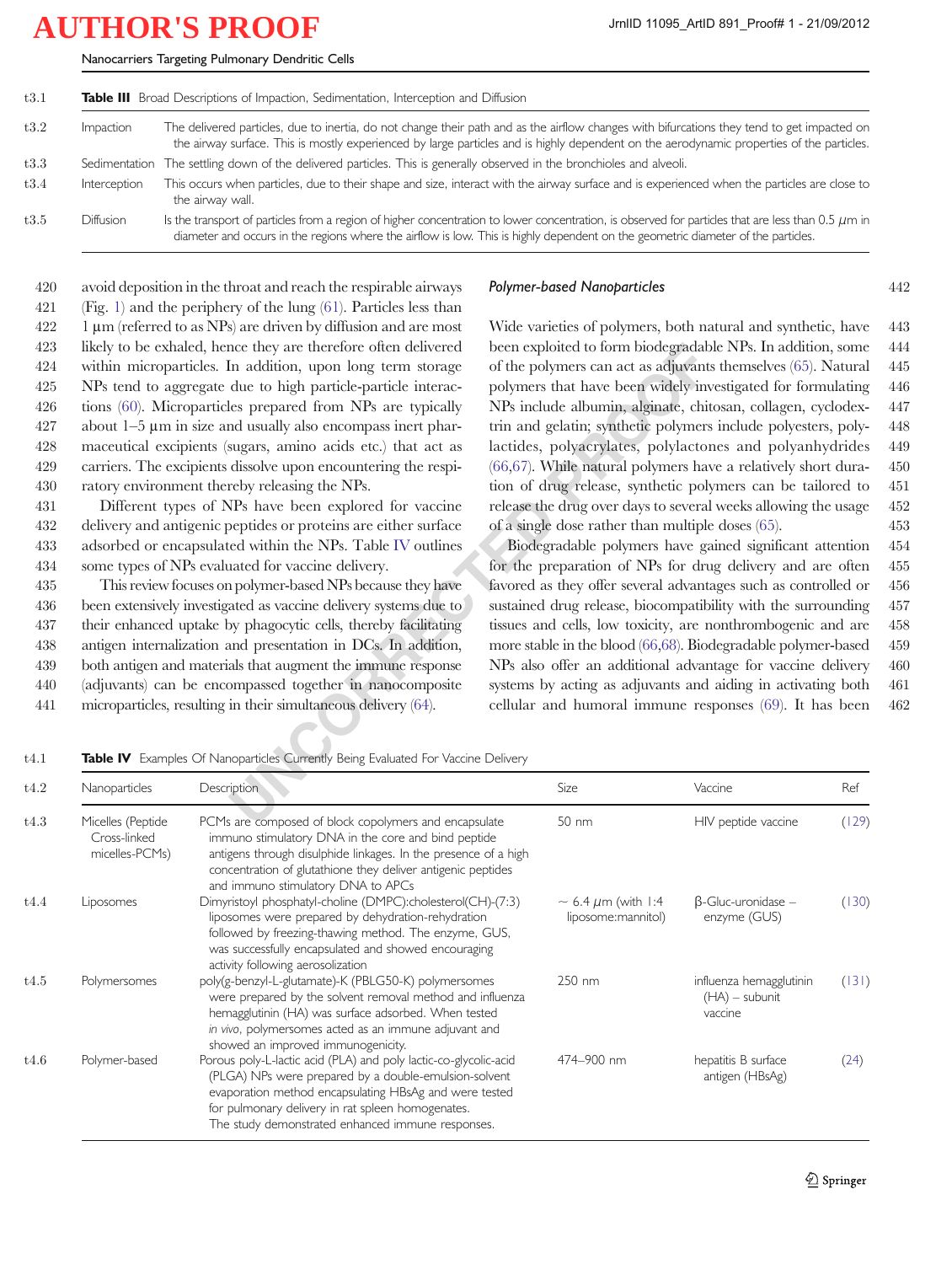463 reported that upon phagocytosis by APCs, such as DCs, these 464 NPs release the antigen intercellularly and elicit CD8+ and 465 CD4+ T cell responses ([70](#page-19-0)).

466 In a study performed by Bivas-Benita M et al., the potential of enhanced immunogenicity upon pulmonary delivery of DNA encapsulated in chitosan NPs was evaluated. Chitosan-DNA NPs were prepared by the complexation-coacervation method 470 and the resultant DNA-loaded NPs had an average size of  $376\pm$ 471 59 nm (n=5), zeta-potential of  $21 \pm 4$  mV (n=5) and a loading efficiency of 99%. Pulmonary administration of the chitosan- DNA NPs was shown to induce increased levels of IFN-γ secretion compared to pulmonary delivery of the plasmid in solution via the intramuscular immunization route. This indi- cates the plausibility of achieving pulmonary delivery of DNA vaccines with increased immunogenicity against tuberculosis compared to immunization through intramuscular route ([71\)](#page-19-0).

 The polylactides PLA and PLGA are the most broadly investigated synthetic polymers in the field of drug delivery [\(66](#page-19-0),[67,72](#page-19-0)). These are rapidly hydrolyzed upon implantation into the body and are eventually removed by the citric acid cycle. The hydrolyzed products form at very slow rate and include lactic acid and glycolic acid which are biologically compatible and easily metabolized making them safe and non-toxic [\(66](#page-19-0),[73\)](#page-19-0). However, the acidic degradation products can cause problems by eliciting inflammation and also a reduction in pH within the microparticles resulting in the hydrolysis of the biopharmaceuticals (74).

 Muttil et al. prepared novel NP-aggregate formulations using poly(lactic-co-glycolic acid) (PLGA) and recombinant hepatitis B surface antigen (rHBsAg) and showed that the dry powder formulations elicited a high mucosal immune response after pulmonary immunization of guinea pigs without the need for adjuvants. They prepared three different formulations of dry powders by spray-drying with leucine, (1) rHBsAg encapsulated within PLGA/polyethylene glycol (PEG) NPs (antigen NPs, AgNSD), [\(2](#page-18-0)) a physical mixture of rHBsAg and blank PLGA/ PEG NPs (antigen NP admixture (AgNASD), and (3) rHBsAg encapsulated in PLGA/PEG NPs with free rHBsAg (antigen NPs plus free antigen). All the particles had mass median aerodynamic diameters (MMAD) of around 4.8 μm and a fine particle fraction (FPF) of 50%. After immunization the highest titre of serum IgG antibodies was observed in the control group immunized with alum adsorbed with rHBsAg (Alum Ag) (IM route) whereas the highest IgA titres were observed for animal groups immunized with powder formulations via the pulmo- nary route. It was also noteworthy guinea pigs immunized with AgNASD dry powder exhibited IgG titers above 1,000 mIU/ ml in the serum (required 10 mIU/ml) suggesting the potential of administering novel dry powder formulations via the pulmo-nary route [\(75\)](#page-19-0).

513 Recently a new class of biodegradable polymers, polyke-514 tals, have been developed and are largely being investigated 515 for drug delivery purposes [\(76](#page-19-0),[77\)](#page-19-0). This class of polymers have non-acidic degradation products and pH-sensitive 516 ketal linkages in their backbone. These polyketals offer 517 several advantages for vaccine delivery such as exhibiting 518 pH-dependent hydrolysis but yet are degradable in acidic 519 phagolysosomes. Polyketal copolymers degrade into bio- 520 compatible small molecules minimizing inflammation com- 521 pared to PLGA. An aliphatic polyketal, poly(cyclohexane-1,4- 522 diyl acetone dimethylene ketal) (PCADK) degrades into ace- 523 tone and 1,4-cyclohexanedimethanol which are both biocom- 524 patible, and has a hydrolysis half-life of 24 days at pH 4.5 ([77](#page-19-0)). 525 This was later modified to a co-polyketal termed PK3 synthe- 526 sized from 1,4-cyclohexanedimethanol and 1,5-pentanediol 527 with a hydrolysis half-life of 1.8 days at pH 4.5  $(64)$  making 528 it much suitable for vaccine delivery. 529

Exame the method water in the spin of the system in the suidant of the spin dechiving pulmonary delivery of DNA in much suitable for vaccine delivery immunogenicity against tuberculosis Heffernan MJ and Murthy N sin throu Heffernan MJ and Murthy N successfully prepared acid- 530 sensitive polyketal NPs that released the loaded therapeutics in 531 the acidic environments of tumors, inflammatory tissues and 532 phagosomes. Polyketal NPs, 280–520 nm in diameter, were 533 prepared by an oil-in-water (O/W) emulsion method using 534 poly(1,4-phenyleneacetone dimethylene ketal) (PPADK), a 535 new hydrophobic polymer that undergoes acid-catalysed hy- 536 drolysis into low molecular weight hydrophilic compounds. 537 (76). Heffernan et al. used polyketal PK3 to formulate a model  $538$ vaccine that elicits CD8+ T cell responses. PK3 microparticles 539 encapsulating ovalbumin (OVA), poly(inosinic acid)–poly(cyti- 540 dylic acid)  $\langle \text{poly}(I:C) \rangle$  - a TLR3 (Toll like receptor) agonist and a 541 double-stranded RNA analog were prepared using single 542 emulsion method. PK3-OVA-poly(I:C) microparticles (1– 543  $3 \mu$ m) at a dosage of 0.01  $\mu$ g/mL were then supplied to murine 544 splenic DCs and a higher percentage of IFNγ-producing 545 CD8+ T cells, TNF- $\alpha$  and IL-2 production in CD8+ T cells 546 were observed than with DCs treated with PK3-OVA par- 547 ticles or soluble OVA/poly(I:C) implying polyketal PK3 548 microparticles have potential for vaccine delivery [\(64](#page-19-0)).  $549$ 

#### Preparation of Polymer-Based Nanoparticles 550

Different methods have been employed to synthesize polymer- 551 based NPs depending on the subsequent application and type 552 of drug. Polymer-based NPs can either encapsulate or surface 553 adsorb the drug ([68](#page-19-0),[78](#page-19-0)). Here we review some of the most 554 widely used methods to prepare polymer-based NPs. Howev- 555 er, a more detailed review and analysis of these methods can be 556 found at Reis P *et al.* [\(78\)](#page-19-0) and Avnesh K *et al.* [\(68\)](#page-19-0).  $557$ 

Emulsification/Solvent Evaporation and Nanoprecipitation. E- 558 mulsification/solvent evaporation, also referred to as solvent 559 emulsion–evaporation, involves the emulsification of an or- 560 ganic polymer solution into an aqueous phase followed by 561 the evaporation of the organic solvent [\(78](#page-19-0)). The polymer 562 with or without the drug is dissolved in a volatile organic 563 solvent like acetone, ethyl acetate, chloroform or dichloro- 564 methane etc. and is then transferred into stirring aqueous 565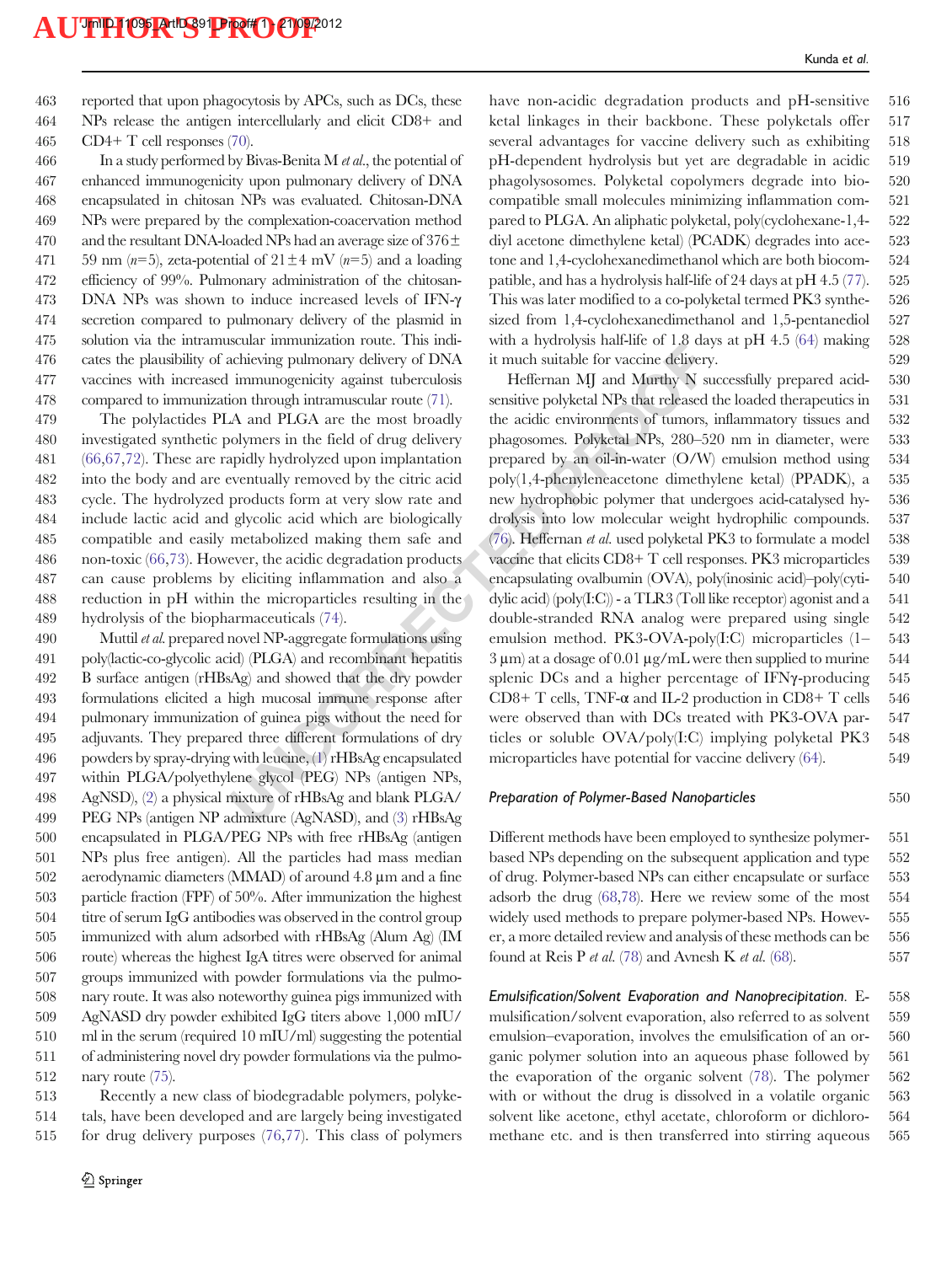<span id="page-13-0"></span> phase with or without the presence of an emulsifier or stabilizer. This emulsion is then sonicated to evaporate the organic solvent and form NPs [\(68](#page-19-0)) (Fig. 3a). The size of the resultant particles can be controlled by varying the type, viscosity and amount of organic and aqueous phases, stir rate and temperature [\(78](#page-19-0)).

 Singh J et al. prepared diphtheria toxoid (DT) loaded poly-(ε-caprolactone) (PCL) NPs via a double emulsification solvent evaporation method (w/o/w) for investigating their potential as a mucosal vaccine delivery system. Briefly, DT was added to the internal aqueous phase containing 0.25 ml 10%w/v polyvinyl alcohol (PVA). The solution was emulsi- fied with the organic phase comprising 100 mg of PCL in 5 mL of dichloromethane (DCM), using a homogenizer at 12,000 rpm for 2 min. The formulations were then stirred magnetically at ambient temperatures and pressure for 15– 18 h to allow solvent evaporation and NP formation. The 583 resultant NPs were approximately  $267 \pm 3$  nm in size with a zeta-potential of −2.6±1.2 mV. Also, the PCL NPs induced DT serum specific IgG antibody responses significantly higher than PLGA ([79\)](#page-19-0).

 The nanoprecipitation method is a single step method which is usually employed for entrapping hydrophobic drug moieties. In this method, the drug and the polymer are dis- solved in a water-miscible solvent, such as acetone, acetonitrile or methanol ([80](#page-20-0)). This organic phase is then added drop-wise to an aqueous phase with or without an emulsifier/stabilizer under magnetic stirring (68). NPs are formed due to rapid solvent diffusion and the solvent is finally removed from the emulsion under reduced pressure (81) (Fig. 3b).

596 Lee JS et al. prepared poly(ethylene glycol)-poly(ε-capro-597 lactone) (MPEG-PCL) NPs via a nanoprecipitation method. 598 Firstly, a predetermined concentration of MPEG-PCL block

copolymer was dissolved in 10 mL of organic solvent (ace- 599 tone, acetonitrile or THF). This polymer solution was then 600 added drop wise into deionized water (100 mL) under mag- 601 netic stirring. The organic solvent was then evaporated under 602 reduced pressure using a rotary evaporator, and the resultant 603 NPs were isolated from the aqueous solution. Using different 604 organic solvents and concentrations of polymer yielded NPs 605 particles between  $\sim 50$  to 150 nm ([82\)](#page-20-0). 606

mane (DCM), using a homogenizer at diffusion of the organic solvent in the same<br>
temperatures and pressure for 15-<br>
The formulations were then stirred The solvent that aids in the format<br>
temperatures and pressure for 15-Emulsification and Solvent Displacement. The emulsification 607 and solvent displacement method is also known as emulsifica- 608 tion solvent diffusion. This method involves the precipitation 609 of the polymer from an organic solution and subsequent 610 diffusion of the organic solvent into an aqueous phase ([78](#page-19-0)). 611 The solvent that aids in the formation of emulsion must be 612 miscible with water. For example, the organic polymer solu- 613 tion can be added to an aqueous phase, which often contains a 614 stabilizer, under strong stirring. Upon the formation of the 615 emulsion  $(O/W)$ , a large quantity of water is added so as to 616 dilute it favoring the diffusion of additional organic solvent 617 from the dispersed droplets. This process leads to the precip- 618 itation of the polymer  $(81)$  $(81)$ . An interfacial turbulence is created 619 between the two phases as the solvent diffuses resulting in the 620 formation of smaller particles and is believed that as the water- 621 miscible solvent concentration increases the NPs tend to ac- 622 quire a smaller size  $(80)$  (Fig. 3c). 623

Ranjan AP et al. have recently prepared biodegradable 624 NPs containing indocynanine green (ICG) using chitosan 625 modified poly(L-lactide-co-epsilon-caprolactone) (PLCL): 626 poloxamer (Pluronic F68) blended polymer by an emulsifi- 627 cation solvent diffusion technique. PVA and chitosan were 628 used as stabilizers in the process of making the NPs. The 629 average particle size of the resultant NPs was between  $146\pm$  630



Fig. 3 Schematic representation of a emulsification/solvent evaporation technique, b emulsification and solvent displacement technique, c salting-out technique and **d** nanoprecipitation technique.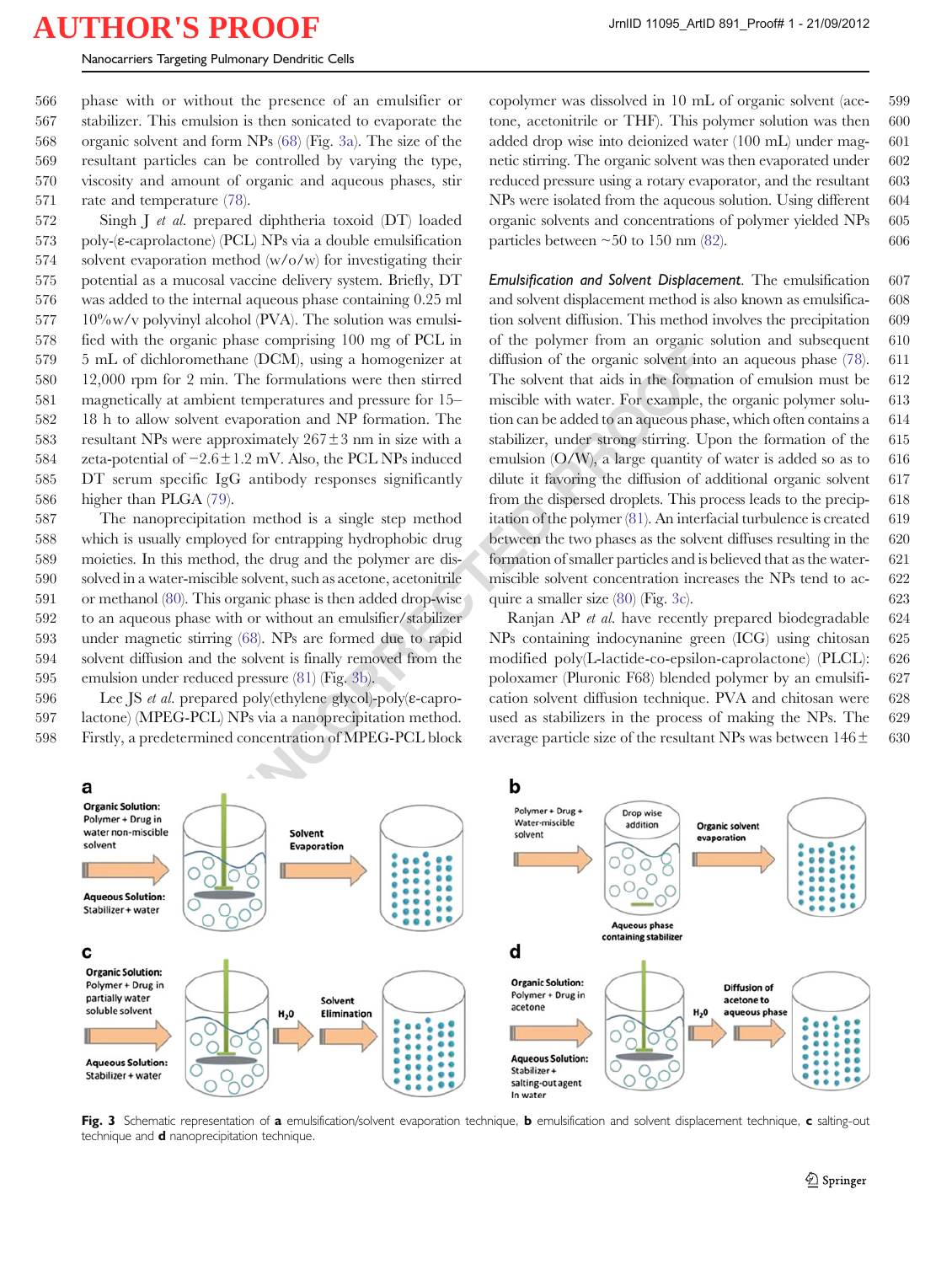631  $3.7$  to  $260 \pm 4.5$  nm and the zeta potential progressively 632 increased from −41.6 to +25.3 mV with increasing amounts 633 of chitosan ([83\)](#page-20-0).

634 Salting Out. The salting out method is based on the separation of a water-miscible organic phase from an aqueous solution by adding salting out agents [\(78](#page-19-0),[80](#page-20-0),[84](#page-20-0)). Briefly, the polymer is dissolved in a water-miscible organic solvent such as acetone or tetrahydrofuran (THF) which is then added under strong stirring to an aqueous solution containing salting out agents (for example magnesium chloride, calcium chloride) and an emulsifier or stabilizer to form an O/W emulsion [\(80,81](#page-20-0),[85](#page-20-0)). This O/W emulsion is diluted by adding a large volume of water under mild stirring thus reducing the salt concentration/ ionic strength and favouring the movement of the water- miscible organic solvent into the aqueous phase. This process leads to the formation of nanospheres and as a final step the NPs formed are freed from the salting out agents either by centrifugation or cross-flow filtration [\(80](#page-20-0)) (Fig[.3d\)](#page-13-0).

 Konnan YN et al. prepared sub-200 nm NPs using a salting out method. Typically, a solution of PLGA and PLA in THF was added under mechanical stirring to an aqueous phase containing PVA and magnesium chloride 653 hexahydrate  $(MgCl<sub>2</sub>.6H<sub>2</sub>O)$  as a salting out agent forming an O/W emulsion. To this, a large volume of water was added favoring migration of the water-miscible organic solvent into the aqueous phase forming NPs which were later purified by cross flow filtration (86).

658 Table V lists some of the advantages and disadvantages 659 of nanoparticle preparation methods (77). 660

661 Encapsulation or Adsorption

 A high loading capacity is one of the most desired qualities of NP-based vaccines. The main advantage of having a high loading capacity is that the amount of polymer required to carry the drug/vaccine is reduced [\(81\)](#page-20-0) hence minimizing any toxic effects from the polymer. Drugs/vaccines can be loaded into or onto NPs using two approaches (Fig. [4\)](#page-15-0) [\(87\)](#page-20-0). The first is encapsulation where the drug/vaccine is incorporated into the  $NP$  at the time of preparation; the second is adsorption where 669 the drug/vaccine is either chemically or physically adsorbed 670 onto the NP after preparation. 671

It is important to note that the chemical structure of the 672 drug/vaccine, the polymer and the conditions of drug loading 673 influence the amount of drug/vaccine bound to the NPs and 674 the type of interactions that occur between them ([81](#page-20-0)). In addi- 675 tion, the encapsulation or adsorption of a drug/vaccine depends 676 on the disease to be treated or prevented, route of administra- 677 tion, manufacturing feasibility and economic challenges. 678

Contained by outans and at all stream that we have been taken with the same of the more than the aqueous phase. This process the reduction of the particle size  $25 \mu g/mL$  [D](#page-20-0)NA plasmid solution. I<br>into the aqueous phase. This Bivas-Benita M et al. prepared PLGA–polyethyleneimine 679 (PEI) NPs by an interfacial deposition ([88](#page-20-0)) method. The 680 resultant NPs were loaded with Mycobacterium tuberculosis 681 (Mtb) Antigen 85B (Ag85B) by adding the NP suspension to 682 25 μg/mL DNA plasmid solution. The characterization stud- 683 ies revealed that the particle size increased from 235 to 684 275 nm when resuspended in water and 271 nm in saline with 685 the mean zeta potential increase from  $+38.8$  mV to  $+40.6$  mV 686 respectively. The NPs greatly stimulated human DCs resulting 687 in the secretion of IL-12 and TNF- $\alpha$  at comparable levels to 688 that observed after stimulation using lipopolysaccharide 689 (LPS) (89). 690

Biodegradable polymer-based NPs have been widely ex- 691 plored and appear to be well tolerated when administered into 692 the body. These NPs have gained significant attention and are 693 being accepted as effective delivery systems with the develop- 694 ment of NP based vaccines [\(90,91\)](#page-20-0). In addition, the NP based 695 vaccines need to be formulated appropriately, as dry powders 696 and at low cost to help achieve effective mass vaccination. 697

Adjuvants 698

Modern day vaccines contain pure recombinant or synthetic 699 antigens that are less immunogenic than live or killed whole 700 organism vaccines. Thus, in order to obtain a strong im- 701 mune response upon administration of antigen and provide 702 long term protection against the infection, adjuvants are 703 included within the formulation ([92\)](#page-20-0). Adjuvants are substan- 704 ces used in combination with an antigen to produce a 705 stronger and more robust immune response than the anti- 706 gen alone ([93](#page-20-0)). Adjuvants also provide a depot for the 707

t5.1 Table V Advantages and Disadvantages of Nanoparticle Preparation Methods

| Method                                     | Advantages                                                                              | <b>Disadvantages</b>                                                                                               |
|--------------------------------------------|-----------------------------------------------------------------------------------------|--------------------------------------------------------------------------------------------------------------------|
| Emulsification/Solvent Evaporation         | Hydrophilic and hydrophobic drugs can be<br>encapsulated                                | Agglomeration of nanodroplets during evaporation                                                                   |
| Emulsification and Solvent<br>Displacement | Control over the size of nanoparticles                                                  | Possibility of water-soluble drug leaking into the external<br>aqueous phase, Large amounts of water to be removed |
| Salting Out                                | High loading efficiency, Easy scale-up                                                  | Removal of electrolytes, Incompatibility of salting-out agents<br>with drugs                                       |
| Nanoprecipitation                          | Simple, fast and reproducible, Easy scale-up,<br>Low surfactant concentrations required | Less polymer in the organic phase                                                                                  |
|                                            |                                                                                         |                                                                                                                    |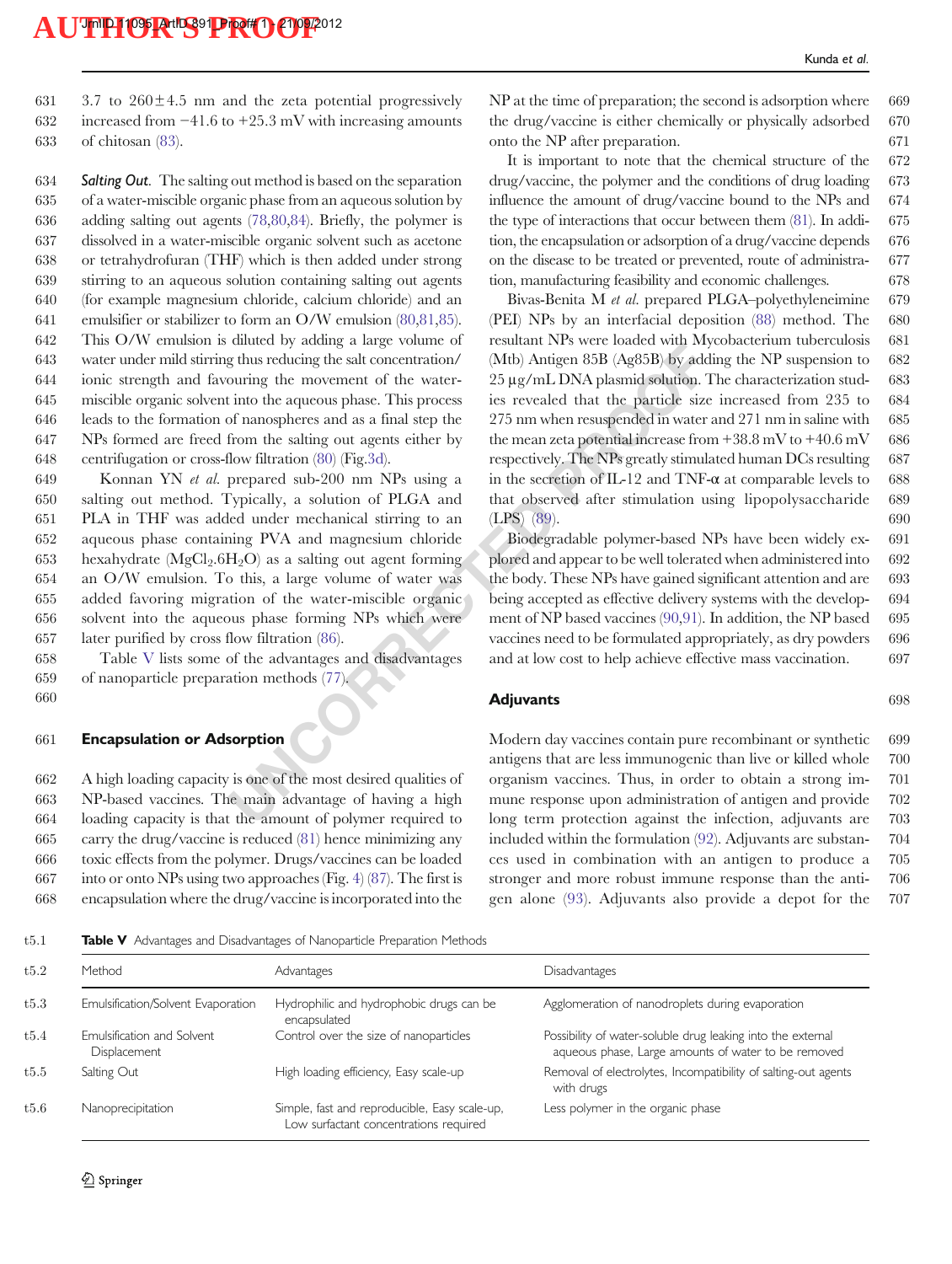<span id="page-15-0"></span>Nanocarriers Targeting Pulmonary Dendritic Cells





### DRY POWDER PREPARATION TECHNIQUES 745

 antigen favoring a slow release, reduce the dose of antigen required to generate a strong immune response, modulate the immune response, aid in targeting the APCs, and pro- vide danger signals helping the immune system respond to the antigen [\(92](#page-20-0)–[94](#page-20-0)). The selection of an adjuvant depends on the antigen, delivery system, route of administration and possible side-effects. However, an ideal adjuvant should have a long shelf life and be safe, stable, biodegradable, economical and should not induce an immune response against themselves ([92\)](#page-20-0).

 Despite massive efforts over nearly 90 years into the research and development of adjuvants, the list of adjuvants that are clinically approved is short. The prime reason being their safety coupled with limited data on the predictability of safety using available animal models (95). The serious ad- verse events in the recent clinical trials of Merck's (96) and Novartis's (NCT00369031) (97) HIV vaccines using adenovirus- and toxin-based adjuvanted delivery systems has moved the research into further investigations in devel- oping nutritive adjuvanted delivery systems (Vitamins A, C, D, E, flavonoids and plant oils). These may prove safer in clinical trials [\(98](#page-20-0),[99](#page-20-0)). Table VI lists adjuvants in development or licensed for human use.

 Alum salts have a well-established safety record, are the most widely used human adjuvants and are used as standards to assess other adjuvants ([92](#page-20-0),[93,95,100\)](#page-20-0). Despite their wide use their mechanism is poorly understood and thus rarely induce human responses ([92](#page-20-0)).

736 Wee JLK *et al.* used a sheep animal model to evaluate the delivery of ISCOMATRIX adjuvanted influenza vaccine via its mucosal site of infection for improved vaccine effectiveness. Upon pulmonary immunization with low antigen doses (0.04 μg) of adjuvanted influenza equivalent serum antibody levels were induced when compared to an almost 375-fold higher dose (15 μg) unadjuvanted influenza delivered subcu- taneously suggesting the successful use of this combination for 744 improved protection [\(101\)](#page-20-0).

**Encapsulation**<br> **Encapsulation**<br> **Encapsulation**<br>
strong immune response, modulate<br>
aid in targeting the APCs, and pro-<br>
The use of liquid suspensions of NPs<br>
ping the immune system respond to<br>
several disadvantages such The use of liquid suspensions of NPs are often accompanied by 746 several disadvantages such as particle aggregation and sedi- 747 mentation leading to physico-chemical instability, reduced or 748 loss of biological activity of the drug, contamination, and 749 hydrolysis leading to degradation of the polymer [\(102\)](#page-20-0). To 750 overcome these problems, preparations can be stored and 751 transported in a dry form [\(102](#page-20-0)). In addition, for vaccines, the 752 delivery of a dry powder by inhalation has the potential benefits 753 of a) increased stability during transport and administration, b) 754 increased safety by eliminating contamination risks and c) 755 improved cost-effectiveness [\(103](#page-20-0)). The most commonly used 756 methods for transforming liquid preparations into dry powders 757 are freeze-drying, spray-drying, spray-freeze-drying and the 758 use of super critical fluid technologies. Each of these methods 759 has advantages and disadvantages and are selected depending 760 on the desired attributes such as narrow particle size 761

Table VI List of Adjuvants in Either Development, Testing or for t6.1 Human Use

| Category              | Examples                                                                                                            | t6.2  |
|-----------------------|---------------------------------------------------------------------------------------------------------------------|-------|
| Mineral Salts         | Aluminium hydroxide (Alum)                                                                                          | t6.3  |
|                       | Potassium aluminium sulphate                                                                                        | t6.4  |
|                       | Aluminium phosphate                                                                                                 | t6.5  |
| Oil emulsions         | MF59                                                                                                                | t6.6  |
| Particulate adjuvants | Virosomes                                                                                                           | t6.7  |
|                       | ISCOMS (Immuno stimulating complexes)                                                                               | t6.8  |
| Microbial derivatives | Monophosphoryl lipid A-MPL <sup>(TM)</sup>                                                                          | t6.9  |
| Plant derivatives     | QS-21 (Saponin)                                                                                                     | t6.10 |
|                       | <b>ADVAX</b>                                                                                                        | t6.11 |
| Miscellaneous         | AS04 (liposome formulation containing MPLA<br>& QS-21), polymeric adjuvants,<br>CpG oligodeoxynucleotides, vitamins | t6.12 |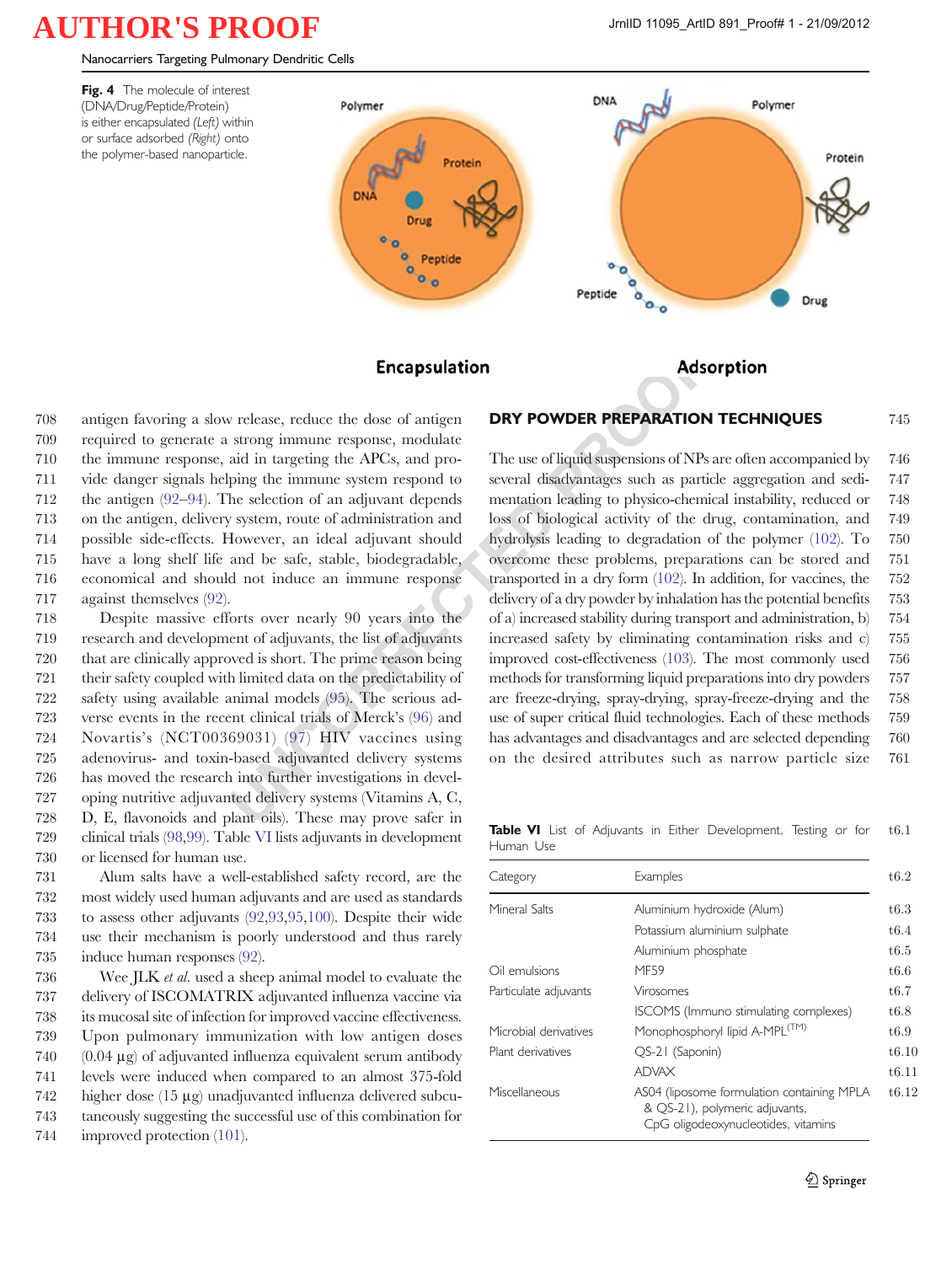762 distribution, improved bioavailability, enhanced stability, im-763 proved dispersibility and controlled release ([104,105\)](#page-20-0).

#### 764 Freeze-Drying

Let associately and section of extended via the section of the formulation (102). However, this Calmette-Guérin (BCG) spray-strip, every expensive and generates various administered into *M. tuberallosis* infer product du Freeze-drying, also known as lyophilisation, is commonly used in industry to ensure long term stability and preservation of the original properties of various biological products such as viruses, vaccines, proteins, peptides and their carriers; NPs and lip- osomes [\(102,106](#page-20-0)). This process comprises of removing water from a frozen sample by sublimation and desorption under vacuum [\(106](#page-20-0)) and can be divided into three steps: freezing (solidification), primary drying (ice sublimation) and secondary drying (desorption of unfrozen water) ([102](#page-20-0)). However, this process is relatively slow, very expensive and generates various stresses on the biological product during both the freezing and drying steps [\(106](#page-20-0)). Protectants in the form of excipients are usually added to stabilize the products, avoid aggregation and to ensure acceptable tonicity and reconstitution ([106,107\)](#page-20-0). Sug- ars such as glucose, sucrose, trehalose, mannitol, lactose, dextran or maltose with or without surfactants such as poly(vinyl) alcohol or poloxamer 188 are often employed as protectants to stabilize the product and prevent coalescence (107,108). The concentra- tion and the NP/sugar mass ratio also play an important role in determining the stability and long term storage of the final 785 product [\(102](#page-20-0)). Anhorn MG et al. evaluated the effect of different concentrations of sucrose, mannitol and trehalose as cryopro- tectants on the physico-chemical characteristics of resulting NPs by analyzing the appearance, particle-size and polydispersity index [\(107\)](#page-20-0). Long term stability studies indicated that the ab- sence of cryoprotectants led to particle growth whereas their presence reduced aggregation. Particles freeze-dried with su- crose and trehalose at 2% and 3%w/v had more controlled particle size and these sugars appeared to be superior to man-nitol at similar concentrations (107).

### 795 Spray-Drying

 Spray-drying is a one-step preparation of dry powders. It is a process that converts liquid feed (solution, suspension or col- loidal dispersion) into dry particles ([109\)](#page-20-0). The process can be divided into four parts ([110](#page-20-0)): atomization (1), spray-air contact (2), drying (3) and separation (4). The liquid feed is atomized (1) to break the liquid into droplets and this spray form comes into contact with a hot gas (2), causing rapid evaporation of the droplets to form dry particles (3). The dry particles are then separated from the hot gas with the help of a cyclone (4) [\(105](#page-20-0)). Compared to particles obtained from micronization using milling, spray-dried particles are more spherical and have a homogenous size-distribution resulting in a higher respirable fraction which is advantageous for pulmonary de- livery [\(105](#page-20-0)). In addition, spray-drying has the advantage of being; simple, easily scalable, cost-effective, suitable for heatsensitive products and enables high drug loading [\(110\)](#page-20-0). An 811 economically acceptable yield can now be achieved with the 812 fourth and newest generation of laboratory-scale spray dryer 813 developed by Büchi, the Nano Spray Dryer B-90. This nano 814 spray dryer can generate particles of size ranging from  $300 \text{ nm}$  815 to 5 μm for milligram sample quantities at high yields (up to 816 90%) [\(111](#page-20-0)). However, there is a chance of degradation of 817 macromolecules during the process due to high shear stress 818 in the nozzle and thermal stress while drying  $(105)$ . Fourie PB 819 et al.  $(21)$  $(21)$  describes the challenges such as thermal stress, 820 osmotic stress, and scalability involved with spray-drying of 821 vaccines. Fourie PB et al. formulated a dry powder TB vaccine 822 for delivery to the lung by preparing  $Mycobacterium bovis$  Bacillus 823 Calmette–Guérin (BCG) spray-dried particles which, when 824 administered into M. tuberculosis infected guinea-pigs, resulted 825 in enhanced immunogenicity levels compared to an equal dose 826 injected subcutaneously into control animals ([21](#page-18-0)). 827

#### Spray-Freeze Drying 828

Spray-freeze drying (SFD) is a drying process that usually 829 involves atomization, rapid freezing and lyophilisation [\(112\)](#page-20-0). 830 A solution containing the drug is sprayed into a vessel that 831 contains a cryogenic liquid such as nitrogen, oxygen or argon. 832 As the boiling temperatures of these cryogenic liquids are very 833 low they cause the droplets to freeze instantly. The resulting 834 droplets are then collected and lyophilized to obtain porous dry 835 powder particles suitable for respiration [\(105](#page-20-0)). The advantage 836 of SFD is the ability to produce particles with adjustable sizes 837 (112) and as it is conducted at sub-ambient temperature, ther- 838 molabile polymers and highly potent biopharmaceuticals can 839 be formulated into dry powder products [\(105\)](#page-20-0). However, the 840 major disadvantage of this technique is the stresses associated 841 with freezing and drying, which may cause irreversible damage 842 to proteins ([113](#page-20-0)). This is displayed as structural denaturation, 843 aggregation and loss of biological activity upon rehydration 844 (105). In addition, loss of stability due to unfolding and aggre- 845 gation remains a major challenge [\(113](#page-20-0)) and also the method has 846 low process efficacy, is time consuming, and expensive  $(114)$ . 847

Amorij J-P et al. showed that an influenza subunit vaccine 848 powder prepared by SFD using oligosaccharide inulin as a 849 stabilizer and delivered via the pulmonary route to BALB/c 850 mice induced systemic humoral (IgG), cell-mediated (Il-4, 851 IFN-γ) and mucosal immune responses (IgA, IgG). Whereas 852 vaccination with a liquid subunit vaccine via either pulmonary 853 or intramuscular route induced only systemic humoral (IgG) 854 immune responses suggesting that powder vaccine formula- 855 tions could be beneficial for immunization [\(23](#page-18-0)). 856

#### Supercritical Fluid Technology 857

Supercritical fluids (SCF) are compressed gases or liquids above 858 their critical temperatures (Tc) and pressures (Pc), and possess 859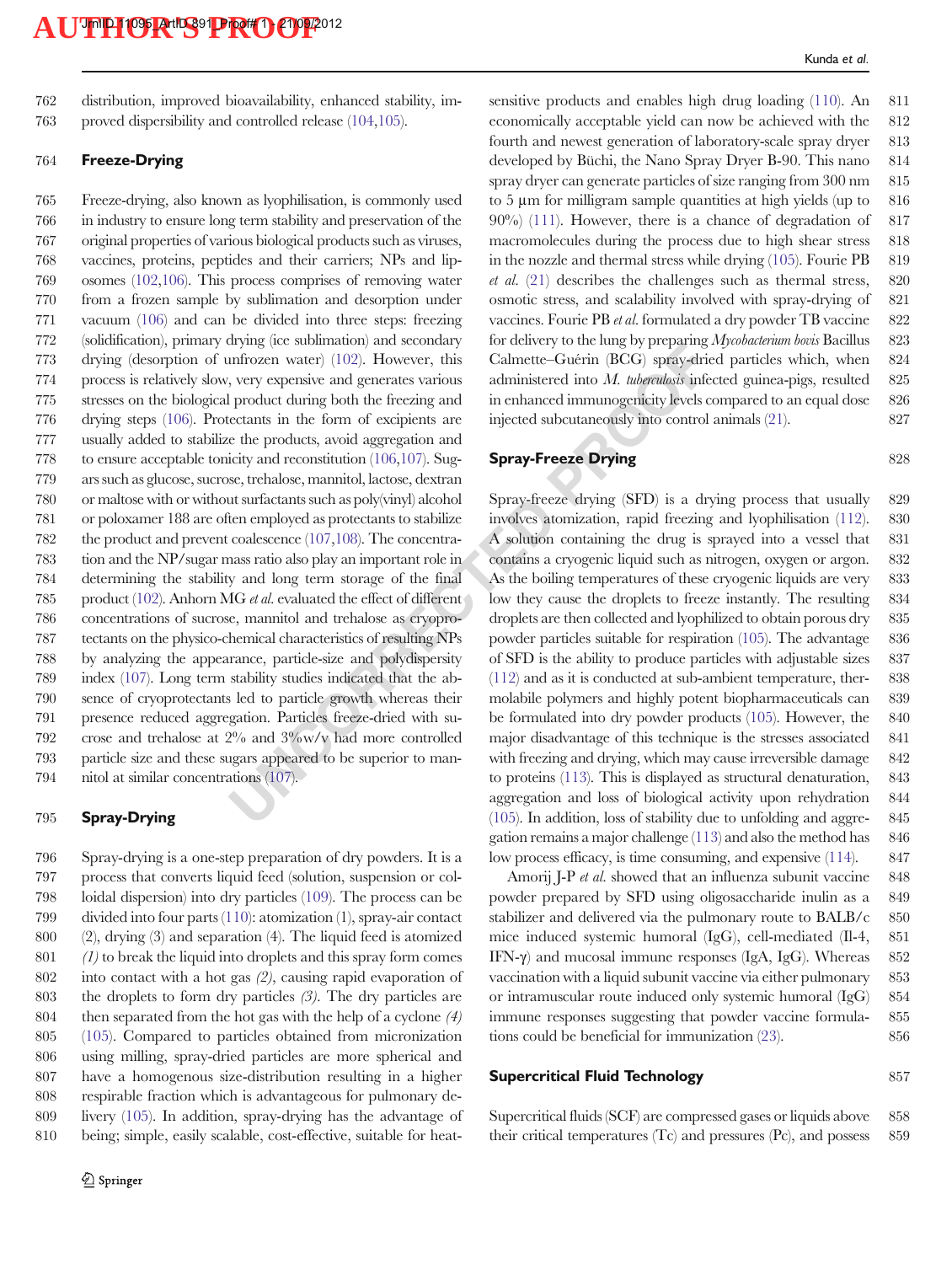several advantages of both gases and liquids [\(105\)](#page-20-0). The density and thus solvating power can be controlled by varying the temperature and pressure. SCF can be prepared using carbon 863 dioxide (CO<sub>2</sub>), water, propane, acetone, nitrous oxide  $(N_2O)$ , trifluoromethane, chlorodifluoromethane, diethyl ether, water, 865 or  $CO<sub>2</sub>$  with ethanol [\(114\)](#page-20-0). However, because of its accessible critical point at 31°C and 74 bar, its low cost and non-toxicity, CO<sub>2</sub> is the most widely used solvent in SCF. In addition, its 868 low critical temperature makes supercritical (SC)  $CO<sub>2</sub>$  suitable for handling heat-labile solutes at conditions close to room 870 temperature. Therefore,  $SC CO<sub>2</sub>$  has potential as an alterna- tive to conventional organic solvents for use in solvent-based processes for forming solid dosage forms [\(105\)](#page-20-0).

and consignering containing microparticles using a reprictles for particle precipitation containing microparticles using a contemply s CF as a solvent and spraying process and obtained dry plyent (115). In the first, the There are two major principles for particle precipitation with supercritical fluids. One employs SCF as a solvent and the other as an antisolvent ([115](#page-20-0)). In the first, the drug is dissolved in the SCF followed by sudden decompression, after which the solution is passed through an orifice and rapidly expanded at low pressure. Rapid Expansion of a Supercritical Solution (RESS) employs this principle ([114\)](#page-20-0). In the second process, the solute is insoluble in SCF and hence utilizes SCF as an antisolvent. A solute is dissolved in an organic solvent and then precipitated by the SCF (antisolvent). Precipitation occurs when the SCF is absorbed by the organic solvent followed by expansion of the liquid phase and a decrease in the solvation power leading to particle formation. The Gas Anti-Solvent (GAS), Aerosol Solvent Extraction System (ASES), Supercritical Fluid Antisolvent (SAS), Precipitation with Compressed Antisolvent (PCA), Solution Enhanced Dis- persion by Supercritical Fluids (SEDS), and supercritical fluid extraction of emulsion (SFEE) are the processes that employ this second principle ([114](#page-20-0)). Using these techniques particles can be formed in a well-ordered fashion to achieve the desired morphology and any negative effects on the macromolecules can be minimized [\(105,](#page-20-0)113). Thorough discussions of these techniques including their advantages and disadvantages have

t7.1 **Table VII** Recent studies on dry powder particle-based vaccine delivery

been recently published by Al-fagih I *et al.* [\(114](#page-20-0)) and elsewhere 896 [\(105](#page-20-0),[113](#page-20-0),[115](#page-20-0)–[118\)](#page-20-0). 897

The fine powders produced via SCF precipitation are often 898 less charged than those produced mechanically allowing them 899 to flow more freely and thus to be more easily dispersed from a 900 DPI. In addition, SCF processes allow the production of inhal- 901 able particles that are more uniform in terms of crystallinity, 902 morphology, particle-size distribution and shape than those 903 produced via jet milling. In spite of its potential, SCF is still 904 classified as an emerging technology that is still to be exploited 905 in DPI products; with concerns being raised over the potential 906 denaturing effects of the solvents/antisolvents used in this pro- 907 cess [\(105](#page-20-0)). Amidi M et al. prepared diphtheria toxoid (DT) 908 containing microparticles using a supercritical fluid (SCF) 909 spraying process and obtained dry powder microparticles with 910 a median volume diameter between 2 and 3 μm. Pulmonary 911 immunization of guinea pigs with DT-TMC (N-Trimethyl 912 chitosan) microparticles resulted in a strong immunological 913 response as reflected by the induction of IgM, IgG, IgG1 and 914 IgG2 antibodies comparable to or significantly higher than 915 those achieved after subcutaneous (SC) administration of 916 alum-adsorbed DT demonstrating an effective new delivery 917 system for pulmonary administered DT antigen [\(119](#page-20-0)). 918

Table VII highlights some recent studies that have 919 employed various dry powder preparation techniques and 920 the subsequent evaluation for vaccine delivery. 921

#### CONCLUSION 922

Pulmonary administration has gained significant attention 923 in the recent years as a potential non-invasive route for 924 vaccines, and has also shown great promise as an effective 925 means of vaccination. Much of the success is due to the 926 lung's large surface area (80 sq. m), and rich blood supply 927 leading to rapid absorption coupled with an abundance of 928

| t7.2  | <b>Disease</b>              | Antigen                                             | Carrier/Stabilizer                                | Dry Powder Preparation | Size $(\mu m)$      | Model     | Ref   |
|-------|-----------------------------|-----------------------------------------------------|---------------------------------------------------|------------------------|---------------------|-----------|-------|
| t7.3  | <b>Bacterial Infections</b> | <b>Bacteriophages</b>                               | Trehalose, Leucine                                | <b>SD</b>              | $2.5 - 2.8$         | <b>NA</b> | (132) |
| t7.4  | Diptheria                   | Diptheria Toxoid                                    | Chitosan                                          | <b>SCF</b>             | $3 - 4$             | GP        | (119) |
| t7.5  | Diptheria                   | Diphtheria CRM-197 antigen                          | L-leucine                                         | <b>SD</b>              | $~\sim$ 5           | GP        | (32)  |
| t7.6  | Hepatitis B                 | Recombinant hepatitis B<br>surface antigen (rHBsAg) | Leucine                                           | <b>SD</b>              | 4.8                 | GP        | (75)  |
| t7.7  | Influenza                   | Influenza monovalent                                | <b>Inulin</b>                                     | SD, SFD                | 2.6 (SD), 10.5 SFD) | M         | (133) |
| t7.8  | Influenza                   | Influenza subunit                                   | <b>Inulin</b>                                     | <b>SFD</b>             | $\sim$ 10           | M         | (23)  |
| t7.9  | <b>Tuberculosis</b>         | Ad35-vectored tuberculosis<br>(TB) AERAS-402        | Mannitol-cyclodextrin-<br>trehalose-dextran, MCTD | <b>SD</b>              | $3.2 - 3.5$         | <b>NA</b> | (134) |
| t7.10 | <b>Tuberculosis</b>         | Bacille Calmette-Guerin (BCG)                       | Leucine                                           | <b>SD</b>              | $2 - 3$             | GP        | (135) |
| t7.11 | <b>Tuberculosis</b>         | Recombinant antigen<br>85B (rAg85B)                 | <b>NA</b>                                         | <b>SD</b>              | 2.8                 | GP        | (136) |

SD Spray drying, SFD Spray-freeze drying, SCF Supercritical Fluid; M Mice, GP Guinea Pigs; NA Not Available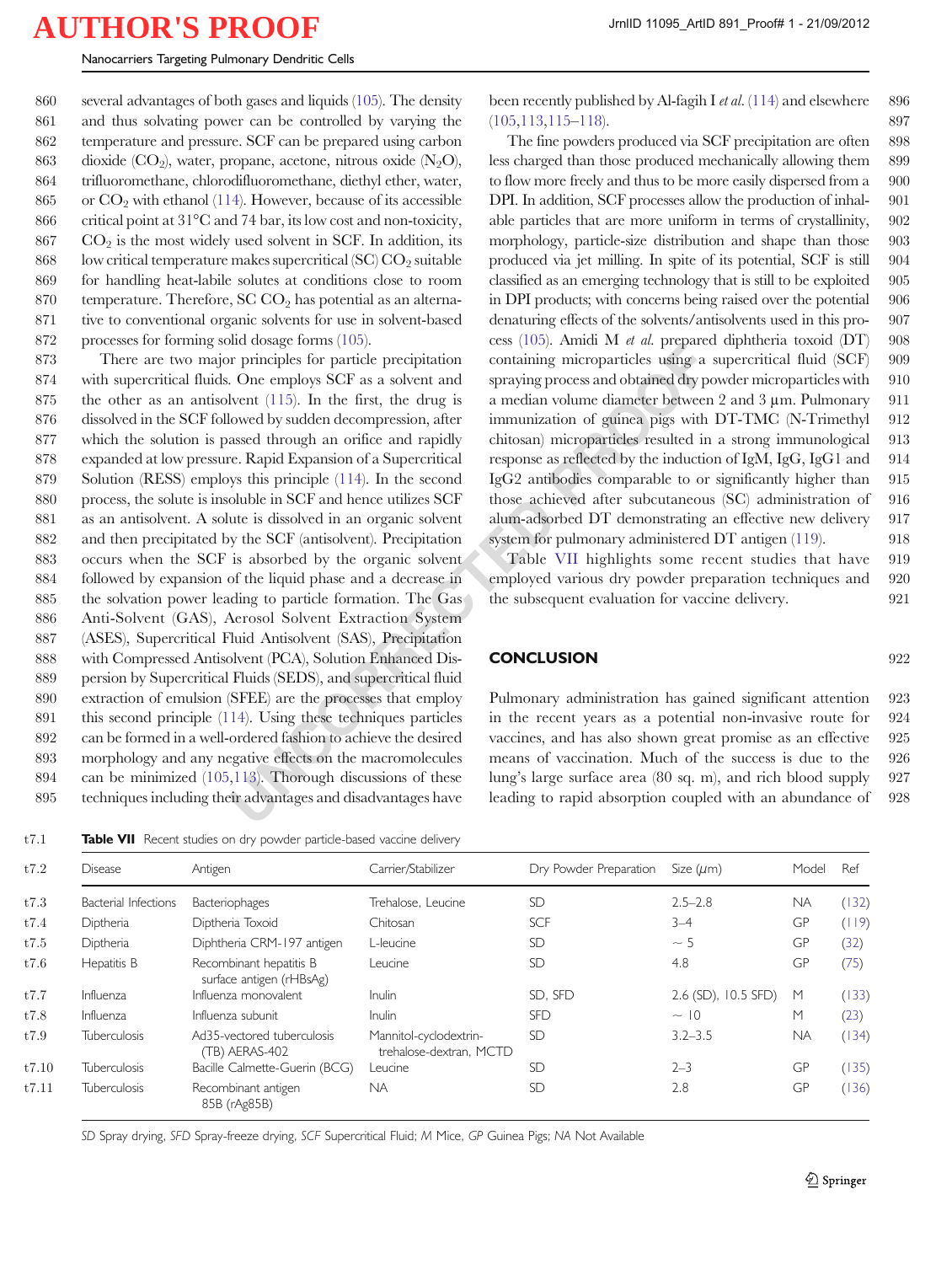<span id="page-18-0"></span> local APCs that present antigen in a way to induce both mucosal and systemic immune response. Recent progress in targeting vaccines specifically to DCs for an enhanced im- mune response with low doses has paved way for developing new vaccine technology. Polymer-based NPs offer the ad- vantage of biodegradabiltiy, avoiding antigen degradation if encapsulated and through chemical attachments can target DCs. However, more research is needed to understand the fate of NPs after inhalation, their interaction with the biolog- ical cells and their toxicity (nanotoxicity). The method of formulation of NP based vaccines into dry powders is of equal importance as it provides the opportunity to maintain the stability and integrity of the antigen, ease of transport and administration. The right combination of polymer chemistry, polymer-based NPs, immunology, dry powder technology, delivery device and animal models will lead to the discovery

### 945 of next generation of vaccine delivery systems.

#### **946 REFERENCES**

| ັບ 11<br>942<br>943<br>944<br>945 | submy and meghty of the antigen, case of transport and<br>administration. The right combination of polymer chemistry,<br>polymer-based NPs, immunology, dry powder technology,<br>delivery device and animal models will lead to the discovery<br>of next generation of vaccine delivery systems. | 22. LiCalsi C, Maniaci MJ, Christense<br>Witham C. A powder formulation<br>delivery. Vaccine. 2001;19:2629-36<br>23. Amorij JP, Saluja V, Petersen AH,<br>Frijlink HW. Pulmonary delivery of<br>subunit vaccine prepared by spray-fi<br>mucosal humoral as well as cell-mo<br>BALB/c mice. Vaccine. 2007;25:87 |
|-----------------------------------|---------------------------------------------------------------------------------------------------------------------------------------------------------------------------------------------------------------------------------------------------------------------------------------------------|----------------------------------------------------------------------------------------------------------------------------------------------------------------------------------------------------------------------------------------------------------------------------------------------------------------|
| 946                               | <b>REFERENCES</b>                                                                                                                                                                                                                                                                                 | 24. Thomas C, Rawat A, Hope-Weeks<br>and PLGA Nanoparticles Enhan<br>Cytokine Responses to Hepatitis B                                                                                                                                                                                                         |
| 948                               | 1. Brown LR. Commercial challenges of protein drug delivery.                                                                                                                                                                                                                                      | $8:405-15.$                                                                                                                                                                                                                                                                                                    |
| 949                               | Expet Opin Drug Deliv. 2005;2:29-42.                                                                                                                                                                                                                                                              | 25. Effros RM. Anatomy, development                                                                                                                                                                                                                                                                            |
| 950                               | 2. Sullivan VJ, Mikszta JA, Laurent P, Huang J, Ford B. Noninvasive                                                                                                                                                                                                                               | GI Motility online. 1: (2006).                                                                                                                                                                                                                                                                                 |
| 951<br>952                        | delivery technologies: respiratory delivery of vaccines. Expet Opin<br>Drug Deliv. 2006;3:87-95.                                                                                                                                                                                                  | 26. Kleinstreuer C, Zhang Z, Li Z. M<br>transport/deposition in pulmona                                                                                                                                                                                                                                        |
| 953                               | 3. Sou T, Meeusen EN, de Veer M, Morton DAV, Kaminskas LM,                                                                                                                                                                                                                                        | Neurobiol. 2008;163:128-38.                                                                                                                                                                                                                                                                                    |
| 954<br>955                        | McIntosh MP. New developments in dry powder pulmonary<br>vaccine delivery. Trends Biotechnol. 2011;29:191-8.                                                                                                                                                                                      | 27. Kleinstreuer C, Zhang Z, Donohu<br>delivery in the human respiratory                                                                                                                                                                                                                                       |
| 956                               | 4. Galindo-Rodriguez S, Allémann E, Fessi H, Doelker E.                                                                                                                                                                                                                                           | Eng. 2008;10:195-220.                                                                                                                                                                                                                                                                                          |
| 957                               | Physicochemical parameters associated with nanoparticle forma-                                                                                                                                                                                                                                    | 28. Gehr P. Annexe A. Anatomy and r                                                                                                                                                                                                                                                                            |
| 958                               | tion in the salting-out, emulsification-diffusion, and nanoprecipita-                                                                                                                                                                                                                             | tract. Ann ICRP. 1994;24:121-66.                                                                                                                                                                                                                                                                               |
| 959                               | tion methods. Pharm Res. 2004;21:1428-39.                                                                                                                                                                                                                                                         | 29. Scheuch G, Kohlhaeufl MJ, Brand                                                                                                                                                                                                                                                                            |
| 960                               | 5. Rossi S, Sandri G, Caramella C. Buccal delivery systems for                                                                                                                                                                                                                                    | spectives on pulmonary systemic and                                                                                                                                                                                                                                                                            |
| 961                               | peptides: recent advances. Am J Drug Deliv. 2005;3:215-25.                                                                                                                                                                                                                                        | Drug Deliv Rev. 2006;58:996-1008.                                                                                                                                                                                                                                                                              |
| 962                               | 6. Shojaei AH, Chang RK, Guo X, Burnside BA, Couch RA.                                                                                                                                                                                                                                            | 30. Shen X, Lagergård T, Yang Y, I                                                                                                                                                                                                                                                                             |
| 963                               | Systemic drug delivery <i>via</i> the buccal mucosal route. Pharm                                                                                                                                                                                                                                 | Holmgren J. Systemic and Mucosa                                                                                                                                                                                                                                                                                |
| 964                               | Tech: 70-81 (2001).                                                                                                                                                                                                                                                                               | after Mucosal Immunization with 0                                                                                                                                                                                                                                                                              |
| 965<br>966                        | 7. Kumria Rand GG. Emerging trends in insulin delivery: Buccal<br>route. J Diabetol. 2011;2:1-9.                                                                                                                                                                                                  | III Capsular Polysaccharide-Choler<br>Vaccine. Infect Immun. 2000;68:57                                                                                                                                                                                                                                        |
| 0a                                |                                                                                                                                                                                                                                                                                                   |                                                                                                                                                                                                                                                                                                                |

- 965 7. Kumria Rand GG. Emerging trends in insulin delivery: Buccal 966 route. J Diabetol. 2011;2:1–9.<br>967 8. Ozsov Y, Gungor S, Cevher B
- 8. Ozsoy Y, Gungor S, Cevher E. Nasal delivery of high molecular 968 weight drugs. Molecules. 2009;14:3754–79.
- 969 9. Patel VF, Liu F, Brown MB. Advances in oral transmucosal drug 970 delivery. J Control Release. 2011;153:106–16.<br>971 10. Kalluriand H, Banga A. Transdermal delivery
- 971 10. Kalluriand H, Banga A. Transdermal delivery of proteins. AAPS 972 PharmSciTech. 2011;12:431–41.
- 973 11. Carstens MG. Opportunities and challenges in vaccine delivery.<br>974 Eur J Pharm Sci. 2009:36:605–8. 974 Eur J Pharm Sci. 2009;36:605–8.<br>975 12. Maurice J, Davey S. State of the
- 12. Maurice J, Davey S. State of the world's vaccines and immuni-976 zation. [http://www.unicef.org/media/files/SOWVI\\_full\\_](http://www.unicef.org/media/files/SOWVI_full_report_english_LR1.pdf) 977 [report\\_english\\_LR1.pdf](http://www.unicef.org/media/files/SOWVI_full_report_english_LR1.pdf) (accessed 17/02/2012 2012).<br>978 13. W.H. Organization. World Health Statistics 2011
- 978 13. W.H. Organization. World Health Statistics 2011 in WHO<br>979 5tatistical Information System (WHOSIS). http:// Statistical Information System (WHOSIS). [http://](http://www.who.int/whosis/whostat/2011/en/index.html) 980 [www.who.int/whosis/whostat/2011/en/index.html](http://www.who.int/whosis/whostat/2011/en/index.html) (accessed<br>981 17/04 2012). 981 17/04 2012).
- 982 14. Blank F, Stumbles P, von Garnier C. Opportunities and chal-983 lenges of the pulmonary route for vaccination. Expet Opin Drug 984 Deliv. 2011;8:547–63.<br>985 15. Holmgren J, Czerkinsl
- 15. Holmgren J, Czerkinsky C. Mucosal immunity and vaccines. Nat 986 Med (2005).
- 16. Labiris NR, Dolovich MB. Pulmonary drug delivery. Part II: The 987 role of inhalant delivery devices and drug formulations in therapeu- 988 tic effectiveness of aerosolized medications. Br J Clin Pharmacol. 989 2003;56:600–12. 990
- 17. Sanders M. Inhalation therapy: an historical review. Prim Care Respir I. 2007;16:71–81. 992
- 18. Mack GS. Pfizer dumps Exubera. Nat Biotech. 2007;25:1331–2. 993 19. Onoue S, Hashimoto N, Yamada S. Dry powder inhalation systems  $994$  for pulmonary delivery of the rapeutic peptides and proteins. Expert  $995$ for pulmonary delivery of therapeutic peptides and proteins. Expert Opin Ther Pat. 2008;18:429–42. 996
- 20. de Swart RL, LiCalsi C, Quirk AV, van Amerongen G, 997 Nodelman V, Alcock R, et al. Measles vaccination of macaques 998 by dry powder inhalation. Vaccine. 2007;25:1183–90. 999
- 21. Fourie P, Germishuizen W, Wong Y-L, Edwards D. Spray drying 1000 TB vaccines for pulmonary administration. Expert Opin Biol Ther. 2008;8:857–63. 1002
- 22. LiCalsi C, Maniaci MJ, Christensen T, Phillips E, Ward GH, 1003 Witham C. A powder formulation of measles vaccine for aerosol 1004<br>delivery. Vaccine. 2001:19:2629-36. 1005 delivery. Vaccine. 2001;19:2629-36.
- 23. Amorij JP, Saluja V, Petersen AH, Hinrichs WLJ, Huckriede A, 1006 Frijlink HW. Pulmonary delivery of an inulin-stabilized influenza 1007 subunit vaccine prepared by spray-freeze drying induces systemic, 1008 mucosal humoral as well as cell-mediated immune responses in 1009 mucosal humoral as well as cell-mediated immune responses in BALB/c mice. Vaccine. 2007;25:8707-17. 1010
- 24. Thomas C, Rawat A, Hope-Weeks L, Ahsan F. Aerosolized PLA 1011 and PLGA Nanoparticles Enhance Humoral. Mucosal and 1012 Cytokine Responses to Hepatitis B Vaccine. Mol Pharm. 2010; 1013  $8:405-15.$  1014
- 25. Effros RM. Anatomy, development, and physiology of the lungs. 1015 GI Motility online. 1: (2006). 1016
- 26. Kleinstreuer C, Zhang Z, Li Z. Modeling airflow and particle 1017 transport/deposition in pulmonary airways. Respir Physiol 1018 Neurobiol. 2008;163:128–38. 1019
- 27. Kleinstreuer C, Zhang Z, Donohue JF. Targeted drug-aerosol 1020 delivery in the human respiratory system. Annu Rev Biomed 1021<br>Eng. 2008;10:195-220. 1022 Eng.  $2008;10:195-220$ .
- 28. Gehr P. Annexe A. Anatomy and morphology of the respiratory 1023 tract. Ann ICRP. 1994;24:121–66. 1024
- 29. Scheuch G, Kohlhaeufl MJ, Brand P, Siekmeier R. Clinical per- 1025 spectives on pulmonary systemic and macromolecular delivery. Adv 1026 Drug Deliv Rev. 2006;58:996–1008. 1027
- 30. Shen X, Lagergård T, Yang Y, Lindblad M, Fredriksson M, 1028 Holmgren J. Systemic and Mucosal Immune Responses in Mice after Mucosal Immunization with Group B Streptococcus Type 1030 III Capsular Polysaccharide-Cholera Toxin B Subunit Conjugate 1031 Vaccine. Infect Immun. 2000;68:5749–55. 1032
- 31. Ballester M, Nembrini C, Dhar N, de Titta A, de Piano C, 1033 Pasquier M, et al. Nanoparticle conjugation and pulmonary de- 1034 livery enhance the protective efficacy of Ag85B and CpG against 1035<br>tuberculosis. Vaccine. 2011:29:6959-66. 1036 tuberculosis. Vaccine. 2011;29:6959-66.
- 32. Muttil P, Pulliam B, Garcia-Contreras L, Fallon J, Wang C, 1037 Hickey A, *et al.* Pulmonary immunization of Guinea Pigs with 1038 diphtheria CRM-197 antigen as nanoparticle aggregate dry pow- 1039 ders enhance local and systemic immune responses. AAPS J. 1040 ders enhance local and systemic immune responses. AAPS J. 2010;12:699–707. 1041
- 33. Alpar HO, Somavarapu S, Atuah KN, Bramwell VW. 1042 Biodegradable mucoadhesive particulates for nasal and pulmo- 1043 nary antigen and DNA delivery. Adv Drug Deliv Rev. 1044 2005;57:411–30. 1045
- 34. Vermaelen K, Pauwels R. Pulmonary Dendritic Cells. Am J Respir Crit Care Med. 2005;172:530–51. 1047
- 35. Banchereau J, Steinman RM. Dendritic cells and the control of 1048 immunity. Nature. 1998;392:245–52. 1049<br>Nobelprize.org. The Nobel Prize in Physiology or Medicine 1050
- 36. Nobelprize.org. The Nobel Prize in Physiology or Medicine 2011. [http://www.nobelprize.org/nobel\\_prizes/medicine/](http://www.nobelprize.org/nobel_prizes/medicine/laureates/2011/) 1051 [laureates/2011/](http://www.nobelprize.org/nobel_prizes/medicine/laureates/2011/) (accessed 19 Apr 2012). 1052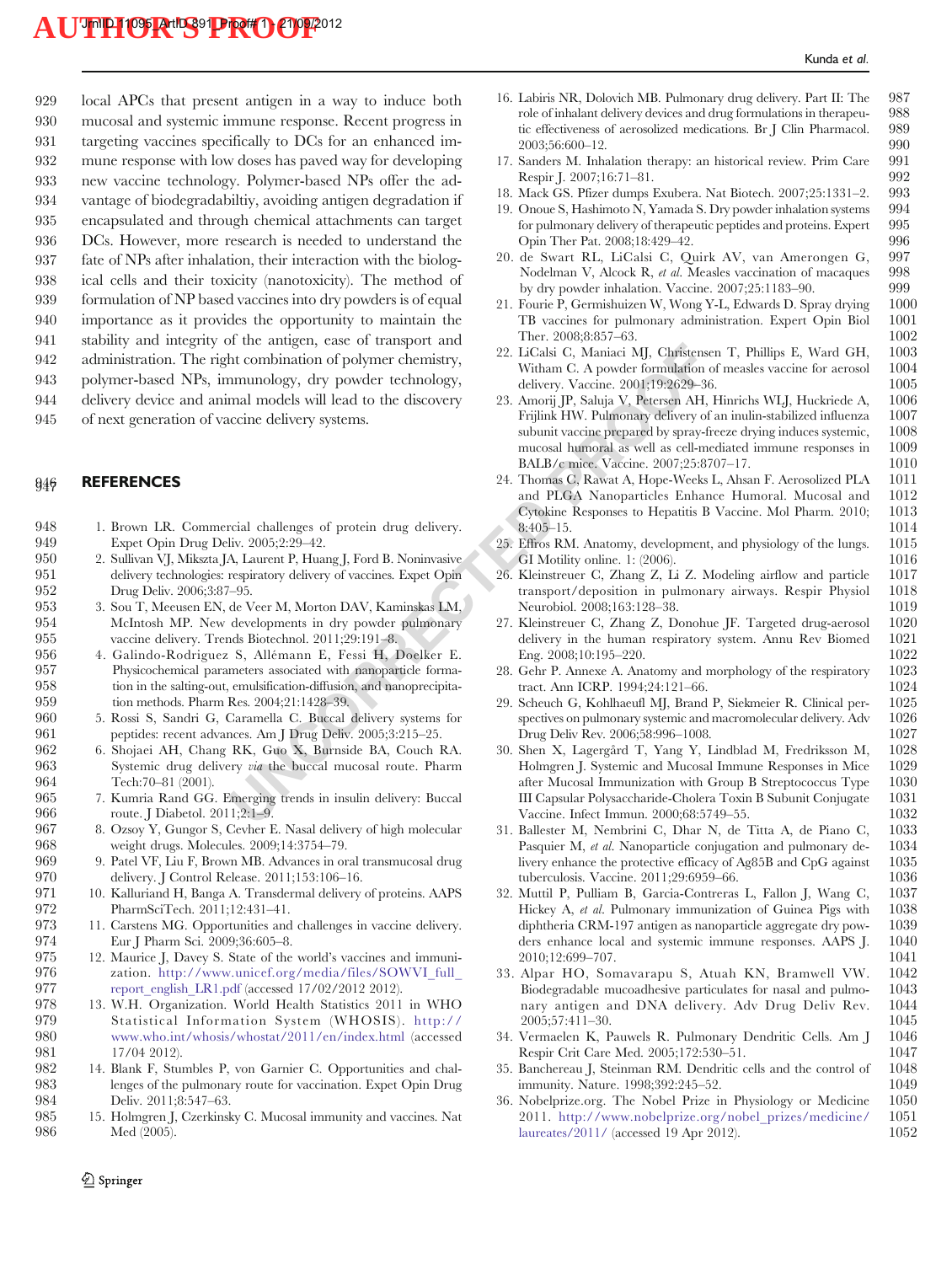| Nanocarriers Targeting Pulmonary Dendritic Cells |  |  |
|--------------------------------------------------|--|--|
|                                                  |  |  |

<span id="page-19-0"></span>

| 1053 | 37. Lassila O, Vainio O, Matzinger P. Can B cells turn on virgin T  |
|------|---------------------------------------------------------------------|
| 1054 | cells? Nature. 1988;334:253–5.                                      |
| 1055 | 38. Banchereau J, Briere F, Caux C, Davoust J, Lebecque S, Liu Y-J, |
|      |                                                                     |

- 1056 *et al.* Immunobiology of Dendritic Cells. Annu Rev Immunol.<br>1057 2000:18:767-811  $2000 \cdot 18 \cdot 767 - 811$
- 1058 39. Guermonprez P, Valladeau J, Zitvogel L, Théry C, Amigorena S. 1059 Antigen Presentation and T Cell Stimulation by Dendritic Cells. 1060 Annu Rev Immunol. 2002;20:621–67.<br>1061 40. Foged C. Sundblad A. Hovgaard I
- 1061 40. Foged C, Sundblad A, Hovgaard L. Targeting Vaccines to 1062 Dendritic Cells. Pharm Res. 2002;19:229–38.
- 1063 41. Lambrecht BN, Hammad H. Biology of Lung dendritic cells at 1064 the origin of asthma. Immunity. 2009;31:412–24.
- 1065 42. GeurtsvanKessel CH, Lambrecht BN. Division of labor between 1066 dendritic cell subsets of the lung. Mucosal Immunol. 2008;1:442– 1067 50.
- 1068 43. Lommatzsch M, Bratke K, Bier A, Julius P, Kuepper M, 1069 Luttmann W, et al. Airway dendritic cell phenotypes in inflam-1070 matory diseases of the human lung. Eur Respir J. 2007;30:878– 1071 86.
- 1072 44. Ba-Omar T, Al-Riyami B. Microscopic study of human alveolar 1073 macrophages. Microsc Microanal. 2008;14:1518–9.
- 1074 45. Kiama SG, Cochand L, Karlsson L, Nicod LP, Gehr P. 1075 Evaluation of phagocytic activity in human monocyte-derived 1076 dendritic cells. J Aerosol Med. 2001;14:289–99.
- 1077 46. von Garnier C, Nicod LP. Immunology taught by lung dendritic cells. Swiss Med Wkly. 2009;139:186-92.
- 1079 47. Demedts IK, Brusselle GG, Vermaelen KY, Pauwels RA. 1080 Identification and characterization of human pulmonary dendrit-<br>1081 ic cells. Am J Respir Cell Mol Biol. 2005:32:177-84. ic cells. Am J Respir Cell Mol Biol. 2005;32:177–84.
- 1082 48. Gallucci S, Matzinger P. Danger signals: SOS to the immune 1083 system. Curr Opin Immunol. 2001;13:114–9.<br>1084 49. Copland MJ, Baird MA, Rades T, McKenzie
- 1084 49. Copland MJ, Baird MA, Rades T, McKenzie JL, Becker B, Reck 1085 F, et al. Liposomal delivery of antigen to human dendritic cells. 1086 Vaccine. 2003;21:883–90.
- 1087 50. Burgdorf S, Lukacs-Kornek V, Kurts C. The mannose receptor 1088 mediates uptake of soluble but not of cell-associated antigen for<br>1089 cross-presentation. J Immunol. 2006;176:6770-6. cross-presentation. J Immunol. 2006;176:6770–6.
- 1090 51. Platt CD, Ma JK, Chalouni C, Ebersold M, Bou-Reslan H, Carano 1091 RAD, *et al.* Mature dendritic cells use endocytic receptors to capture<br>1092 and present antigens. Proc Natl Acad Sci. 2010:107:4287-92. and present antigens. Proc Natl Acad Sci. 2010;107:4287–92.
- 1093 52. Thornton EE, Looney MR, Bose O, Sen D, Sheppard D, 1094 Locksley R, Huang X, Krummel MF. Spatiotemporally separated antigen uptake by alveolar dendritic cells and airway presen-1096 tation to T cells in the lung. The Journal of Experimental 1097 Medicine (2012).
- 1098 53. Foged C, Brodin B, Frokjaer S, Sundblad A. Particle size and surface charge affect particle uptake by human dendritic cells in 1100 an in vitro model. Int J Pharm. 2005;298:315–22.
- 1101 54. Manolova V, Flace A, Bauer M, Schwarz K, Saudan P, Bachmann MF. Nanoparticles target distinct dendritic cell pop-1103 ulations according to their size. Eur J Immunol. 2008;38:1404– 1104 13.
- 1105 55. Reddy ST, Swartz MA, Hubbell JA. Targeting dendritic cells 1106 with biomaterials: developing the next generation of vaccines.<br>1107 Trends Immunol. 2006;27:573-9. Trends Immunol. 2006;27:573-9.
- 1108 56. Cruz LJ, Tacken PJ, Pots JM, Torensma R, Buschow SI, Figdor 1109 CG. Comparison of antibodies and carbohydrates to target vac-1110 cines to human dendritic cells via DC-SIGN. Biomaterials. 1111 2012;33:4229-39.<br>1112 57. Caminschi I, Ma
- 57. Caminschi I, Maraskovsky E, Heath WR. Targeting dendritic 1113 cells in vivo for cancer therapy. Frontiers in Immunology. 3: 1114 (2012).
- 1115 58. Carrillo-Conde B, Song E-H, Chavez-Santoscoy A, Phanse Y, 1116 Ramer-Tait AE, Pohl NLB, *et al.* Mannose-functionalized Ramer-Tait AE, Pohl NLB, et al. Mannose-functionalized 1117 "Pathogen-like" polyanhydride nanoparticles target c-type lectin 1118 receptors on dendritic cells. Mol Pharm. 2011;8:1877–86.
- 59. Geijtenbeek TBH, Gringhuis SI. Signalling through C-type lectin 1119 receptors: shaping immune responses. Nat Rev Immunol. 2009: 1120 receptors: shaping immune responses. Nat Rev Immunol. 2009; 9:465–79. 1121
- 60. Sung JC, Pulliam BL, Edwards DA. Nanoparticles for drug 1122 delivery to the lungs. Trends Biotechnol. 2007;25:563-70. 1123
- 61. Bailey MM, Berkland CJ. Nanoparticle formulations in pulmo- 1124 nary drug delivery. Med Res Rev. 2009;29:196-212. 1125
- 62. Smola M, Vandamme T, Sokolowski A. Nanocarriers as pulmo- 1126 nary drug delivery systems to treat and to diagnose respiratory and non respiratory diseases. Int J Nanomedicine. 2008;3:1–19. 1128
- 63. Smyth HDC, Smyth HH, Hickey AJ. Macro and Microstructure of the 1129 Airways for Drug Delivery in Controlled Pulmonary Drug Delivery, 1130 Springer, 2011. 1131
- 64. Heffernan MJ, Kasturi SP, Yang SC, Pulendran B, Murthy N. 1132 The stimulation of  $CD8+T$  cells by dendritic cells pulsed with polyketal microparticles containing ion-paired protein antigen 1134 and poly(inosinic acid)–poly(cytidylic acid). Biomaterials. 1135 2009;30:910–8. 1136
- 65. Rice-Ficht AC, Arenas-Gamboa AM, Kahl-McDonagh MM, Ficht TA. Polymeric particles in vaccine delivery. Curr Opin 1138 Microbiol. 2010;13:106–12. 1139
- 66. Panyam J, Labhasetwar V. Biodegradable nanoparticles for drug 1140 and gene delivery to cells and tissue. Adv Drug Deliv Rev. 1141 2003;55:329–47. 1142
- 67. Rytting E, Nguyen J, Wang X, Kissel T. Biodegradable polymer- 1143 ic nanocarriers for pulmonary drug delivery. Expet Opin Drug 1144 Deliv. 2008;5:629–39. 1145
- 68. Kumari A, Yadav SK, Yadav SC. Biodegradable polymeric 1146 nanoparticles based drug delivery systems. Colloids Surf B 1147 Biointerfaces. 2010;75:1–18. 1148
- 69. Bolhassani A, Safaiyan S, Rafati S. Improvement of different vac- 1149 cine delivery systems for cancer therapy. Mol Cancer. 2011;10:3. 1150
- 70. Doria-Rose NA, Haigwood NL. DNA vaccine strategies: candi- 1151 dates for immune modulation and immunization regimens. 1152 Methods. 2003;31:207–16. 1153<br>Bivas-Benita M, van Meijgaarden KE, Franken KLMC, 1154
- xivway dendritic cell phenotypes in inflame and poly(inosinic acid)-poly/cyis<br>
e human lung. Eur Respir J. 2007;30:878-<br>
26. Nicco-Ficht AA. Arenas-Gamboa .<br>
16. Nicco-Ficht AA. Arenas-Gamboa .<br>
26. Nicco-Ficht AA. Arenas 71. Bivas-Benita M, van Meijgaarden KE, Franken KLMC. Junginger HE, Borchard G, Ottenhoff THM, et al. Pulmonary 1155 delivery of chitosan-DNA nanoparticles enhances the immuno- 1156 genicity of a DNA vaccine encoding HLA-A\*0201-restricted T- 1157 cell epitopes of Mycobacterium tuberculosis. Vaccine. 2004; 1158 22:1609–15. 1159
	- 72. Jain JRA. The manufacturing techniques of various drug loaded 1160 biodegradable poly(lactide-co-glycolide) (PLGA) devices. 1161 biodegradable poly(lactide-co-glycolide) (PLGA) devices. Biomaterials. 2000;21:2475–90. 1162
	- 73. Anderson JM, Shive MS. Biodegradation and biocompatibility of 1163 PLA and PLGA microspheres. Adv Drug Deliv Rev. 1997;28:5–24. 1164
	- 74. Fiore VF, Lofton MC, Roser-Page S, Yang SC, Roman J, 1165 Murthy N, et al. Polyketal microparticles for therapeutic delivery 1166 to the lung. Biomaterials. 2010;31:810–7.<br>Muttil P. Prego C. Garcia-Contreras L. Pulliam B. Fallon J. Wang 1168
	- 75. Muttil P, Prego C, Garcia-Contreras L, Pulliam B, Fallon J, Wang 1168 C, et al. Immunization of Guinea Pigs with Novel Hepatitis B 1169 Antigen as Nanoparticle Aggregate Powders Administered by the 1170 Pulmonary Route. AAPS J. 2010;12:330–7. 1171<br>Heffernan MJ, Murthy N. Polyketal nanoparticles: a new pH- 1172
	- 76. Heffernan MJ, Murthy N. Polyketal nanoparticles: a new pHsensitive biodegradable drug delivery vehicle. Bioconjug Chem. 1173 2005;16:1340–2. 1174
	- 77. Yang SC, Bhide M, Crispe IN, Pierce RH, Murthy N. Polyketal 1175 copolymers: a new acid-sensitive delivery vehicle for treating 1176 acute inflammatory diseases. Bioconjug Chem. 2008;19:1164–9. 1177
	- 78. Pinto Reis C, Neufeld RJ, Ribeiro AJ, Veiga F. Nanoencapsulation I. Methods for preparation of drug-loaded polymeric nano- 1179 particles. Nanomedicine Nanotechnol Biol Med. 2006;2:8– 1180 21. 1181
	- 79. Singh J, Pandit S, Bramwell VW, Alpar HO. Diphtheria toxoid 1182 loaded poly-(ε-caprolactone) nanoparticles as mucosal vaccine 1183 delivery systems. Methods. 2006;38:96–105. 1184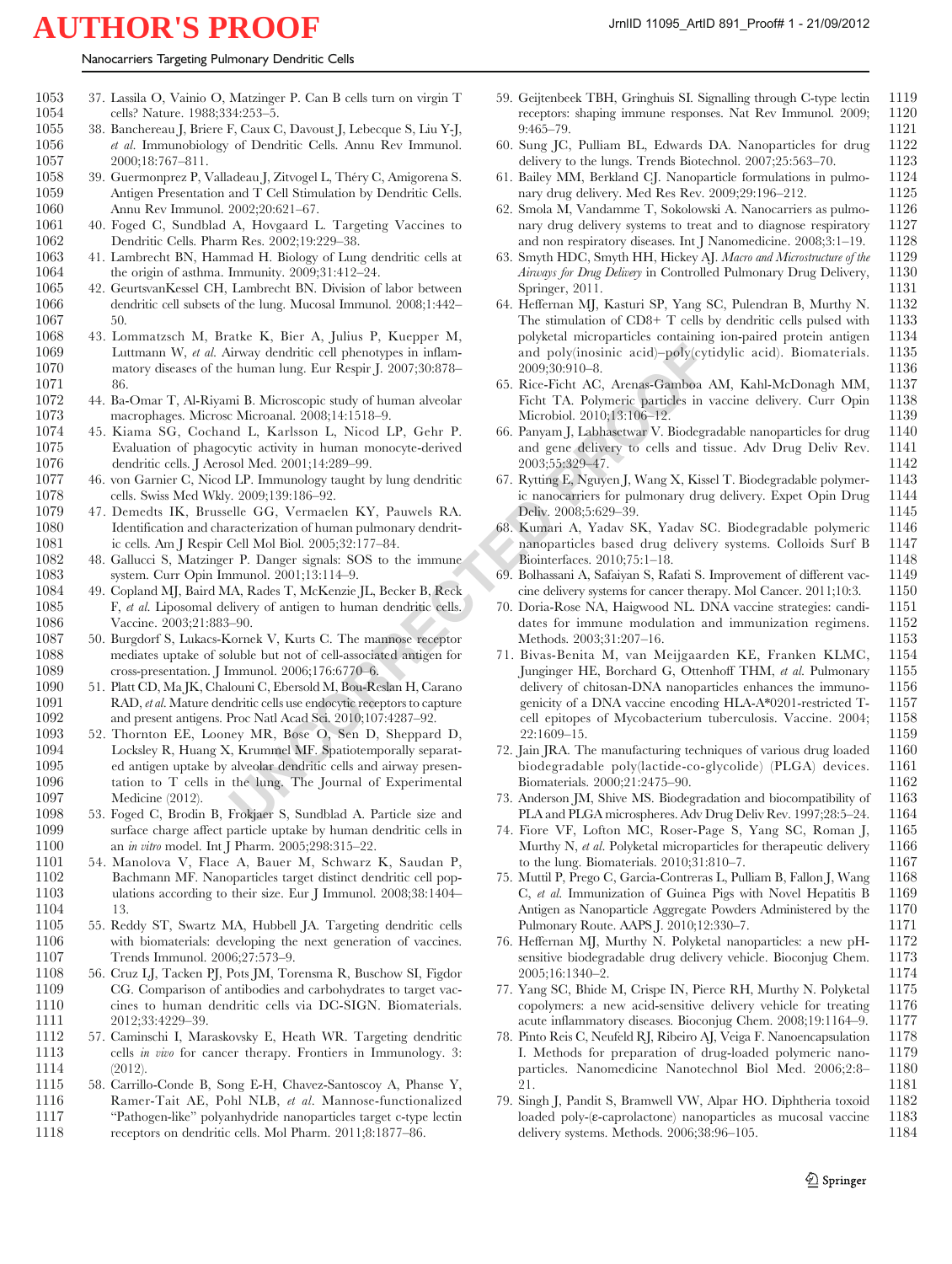- <span id="page-20-0"></span>1185 80. Mahapatro A, Singh D. Biodegradable nanoparticles are excel-<br>1186 lent vehicle for site directed *in-vivo* delivery of drugs and vaccines. lent vehicle for site directed  $in-vivo$  delivery of drugs and vaccines. 1187 J Nanobiotechnology. 2011;9:55.
- 1188 81. Dinarvand R, Sepehri N, Manoochehri S, Rouhani H, Atyabi F. Polylactide-co-glycolide nanoparticles for controlled delivery of 1190 anticancer agents. Int J Nanomedicine. 2011;6:877–95.
- 1191 82. Lee JS, Hwang SJ, Lee DS, Kim SC, Kim DJ. Formation of Poly<br>1192 (ethylene glycol)-Poly( $\varepsilon$ -caprolactone) Nanoparticles via 1192 (ethylene glycol)-Poly(ε-caprolactone) Nanoparticles via Nanoprecipitation. Macromol Res. 2009;17:72-8.
- 1194 83. Ranjan AP, Zeglam K, Mukerjee A, Thamake S, Vishwanatha 1195 **IK.** A sustained release formulation of chitosan modified PLCL: 1196 poloxamer blend nanoparticles loaded with optical agent for 1197 animal imaging. Nanotechnology. 2011;22:1-10.<br>1198 84. Allémann E. Gurny R. Doelker E. Preparation o
- 1198 84. Allémann E, Gurny R, Doelker E. Preparation of aqueous poly-<br>1199 meric nanodispersions by a reversible salting-out process: influmeric nanodispersions by a reversible salting-out process: influ-1200 ence of process parameters on particle size. Int J Pharm. 1201 1992;87:247–53.
- 1202 85. Muthu M. Nanoparticles based on PLGA and its co-polymer: An overview, 2009.
- 1204 86. Konan YN, Gurny R, Allémann E. Preparation and character-1205 ization of sterile and freeze-dried sub-200 nm nanoparticles. Int J 1206 Pharm. 2002;233:239–52.
- 1207 87. Soppimath KS, Aminabhavi TM, Kulkarni AR, Rudzinski WE. 1208 Biodegradable polymeric nanoparticles as drug delivery devices. J 1209 Control Release. 2001;70:1-20.<br>1210 88. Bivas-Benita M, Romeijn S, Jur
- 88. Bivas-Benita M, Romeijn S, Junginger HE, Borchard G. PLGA-1211 PEI nanoparticles for gene delivery to pulmonary epithelium. Eur 1212 J Pharm Biopharm. 2004;58:1-6.<br>1213 89. Bivas-Benita M, Lin MY, Bal SM,
- $[Leves based on PLGA and its co-polymer: An unmonary drug delivery. Int. J Pha  
\n, Allemann E. Preparation and character-  
\n of anapatides: formulation, piece-  
\n of anapatides: formulae  
\n of anapatides: formulae  
\n of a-  
\n of anabiparities. In this, Rudarish W. P. G. In a  
\n of a-  
\n of a-  
\n of a-  
\n of a-  
\n of a-  
\n of a-  
\n of a-  
\n of a-  
\n of a-  
\n of a-  
\n of a-  
\n of a-  
\n of a-  
\n of a-<$ 1213 89. Bivas-Benita M, Lin MY, Bal SM, van Meijgaarden KE, Franken 1214 KLMC, Friggen AH, et al. Pulmonary delivery of DNA encoding 1215 Mycobacterium tuberculosis latency antigen Rv1733c associated 1216 to PLGA–PEI nanoparticles enhances T cell responses in a DNA<br>1217 prime/protein boost vaccination regimen in mice. Vaccine. prime/protein boost vaccination regimen in mice. Vaccine. 1218 2009;27:4010–7.
- 1219 90. Pulliam B, Sung JC, Edwards DA. Design of nanoparticle-based<br>1220 dry powder pulmonary vaccines. Expet Opin Drug Deliv. 1220 dry powder pulmonary vaccines. Expet Opin Drug Deliv.<br>1221 2007:4:651–63. 1221 2007;4:651-63.<br>1222 91. Allen TM, Cull
- 91. Allen TM, Cullis PR. Drug delivery systems: entering the main-1223 stream. Science. 2004;303:1818–22.<br>1224 92. Petrovsky N. Aguilar IC. Vaccine.
- 92. Petrovsky N, Aguilar JC. Vaccine adjuvants: current state and 1225 future trends. Immunol Cell Biol. 2004;82:488–96.
- 1226 93. O'Hagan DT, MacKichan ML, Singh M. Recent developments in adjuvants for vaccines against infectious diseases. Biomol Eng. 1228 2001;18:69–85.
- 1229 94. Wilson-Welder JH, Torres MP, Kipper MJ, Mallapragada SK, 1230 Wannemuehler MJ, Narasimhan B. Vaccine adjuvants: current 1231 challenges and future approaches. J Pharm Sci. 2009;98:1278– 1232 316.
- 1233 95. Amorij J-P, Kersten GFA, Saluja V, Tonnis WF, Hinrichs WLJ, Slütter B, Bal SM, Bouwstra JA, Huckriede A, Jiskoot W. 1235 Towards tailored vaccine delivery: Needs, challenges and per-1236 spectives. Journal of Controlled Release.<br>1237 96. Sekaly R-P. The failed HIV Merck vaccin
- 1237 96. Sekaly R-P. The failed HIV Merck vaccine study: a step back or a 1238 launching point for future vaccine development? J Exp Med. 1238 launching point for future vaccine development? J Exp Med.<br>1239 2008;205:7-12.  $2008.205.7 - 12$
- 1240 97. Lewis DJM, Huo Z, Barnett S, Kromann I, Giemza R, Galiza E, 1241 et al. Transient facial nerve paralysis (Bell's Palsy) following intra-1242 nasal delivery of a genetically detoxified mutant of *Escherichia coli* 1243 heat labile toxin. PLoS One. 2009;4:e6999.<br>1244 98. Vaidy M. Immunomodulatory properties of
- 98. Vajdy M. Immunomodulatory properties of vitamins, flavonoids 1245 and plant oils and their potential as vaccine adjuvants and deliv-1246 ery systems. Expert Opin Biol Ther. 2011;11:1501–13.
- 1247 99. Skountzou I, Quan F-S, Jacob J, Compans RW, Kang S-M. Transcutaneous immunization with inactivated influenza virus 1249 induces protective immune responses. Vaccine. 2006;24:6110– 1250 9.
- 100. Nottenburg C. Types of adjuvants: In Introduction to Adjuvant 1251<br>Patent Landscape. http://www.patentlens.net/daisv/adjuvants/ 1252 Patent Landscape. [http://www.patentlens.net/daisy/adjuvants/](http://www.patentlens.net/daisy/adjuvants/Background/Adjuvant_types.html) [Background/Adjuvant\\_types.html](http://www.patentlens.net/daisy/adjuvants/Background/Adjuvant_types.html) (accessed 14th April 2012). 1253
- 101. Wee JLK, Scheerlinck JPY, Snibson KJ, Edwards S, Pearse M, 1254<br>Ouinn C *et al* Pulmonary delivery of ISCOMATRIX influenza 1255 Quinn C, et al. Pulmonary delivery of ISCOMATRIX influenza vaccine induces both systemic and mucosal immunity with anti- 1256 gen dose sparing. Mucosal Immunol. 2008;1:489–96. 1257
- 102. Vauthier C, Bouchemal K. Methods for the preparation and 1258 manufacture of polymeric nanoparticles. Pharm Res. 2009; 26:1025–58. 1260
- 103. LiCalsi C, Christensen T, Bennett JV, Phillips E, Witham C. Dry 1261 powder inhalation as a potential delivery method for vaccines. 1262 Vaccine. 1999;17:1796–803. 1263
- 104. Mansour HM, Rhee Y, Wu X. Nanomedicine in pulmonary 1264 delivery. Int J Nanomedicine. 2009;4:299-319.
- 105. Pilcer G, Amighi K. Formulation strategy and use of excipients in 1266 pulmonary drug delivery. Int J Pharm.  $2010;392:1-19$ . 1267
- 106. Abdelwahed W, Degobert G, Stainmesse S, Fessi H. Freeze-drying 1268 of nanoparticles: formulation, process and storage considerations. Adv Drug Deliv Rev. 2006;58:1688–713. 1270
- 107. Anhorn MG, Mahler H-C, Langer K. Freeze drying of human 1271 serum albumin (HSA) nanoparticles with different excipients. Int 1272 J Pharm. 2008;363:162–9. 1273
- 108. Hirsjärvi S, Peltonen L, Hirvonen J. Effect of sugars, surfactant, 1274 and tangential flow filtration on the freeze-drying of Poly(lactic 1275 acid) nanoparticles. AAPS PharmSciTech. 2009;10:488–94. 1276
- 109. Malcolmson RJ, Embleton JK. Dry powder formulations for 1277 pulmonary delivery. Pharmaceut Sci Tech Today. 1998;1:394–8. 1278
- 110. Peltonen L, Valo H, Kolakovic R, Laaksonen T, Hirvonen J. 1279 Electrospraying, spray drying and related techniques for produc- 1280 tion and formulation of drug nanoparticles. Expet Opin Drug 1281<br>Deliv. 2010:7:705-19. 1282 Deliv. 2010;7:705-19.
- 111. Heng D, Lee SH, Ng WK, Tan RB. The nano spray dryer B-90. 1283 Expet Opin Drug Deliv. 2011;8:965–72. 1284
- 112. Amorij JP, Huckriede A, Wilschut J, Frijlink H, Hinrichs W. 1285 Development of stable influenza vaccine powder formulations: challenges and possibilities. Pharm Res. 2008;25:1256-73. 1287
- 113. Shoyele SA, Cawthorne S. Particle engineering techniques for in- 1288 haled biopharmaceuticals. Adv Drug Deliv Rev. 2006;58:1009–29. 1289
- 114. Al-fagih IM, Alanazi FK, Hutcheon GA, Saleem IY. Recent advances using supercritical fluid techniques for pulmonary ad- 1291 ministration of macromolecules via dry powder formulations. 1292<br>Drug Deliv Lett. 2011;1:128–34. 1293 Drug Deliv Lett. 2011;1:128-34.
- 115. Okamoto H, Danjo K. Application of supercritical fluid to prep- 1294 aration of powders of high-molecular weight drugs for inhalation. 1295 Adv Drug Deliv Rev. 2008;60:433–46. 1296<br>Byrappa K, Ohara S, Adschiri T. Nanoparticles synthesis using 1297
- 116. Byrappa K, Ohara S, Adschiri T. Nanoparticles synthesis using 1297 supercritical fluid technology – towards biomedical applications. 1298 Adv Drug Deliv Rev. 2008;60:299–327. 1299<br>Kenji M. Biodegradable particle formation for drug and gene 1300
- 117. Kenji M. Biodegradable particle formation for drug and gene delivery using supercritical fluid and dense gas. Adv Drug Deliv 1301 Rev. 2008;60:411–32. 1302
- 118. Pasquali I, Bettini R, Giordano F. Supercritical fluid technolo- 1303 gies: an innovative approach for manipulating the solid-state of 1304<br>bharmaceuticals. Adv Drug Deliv Rev. 2008:60:399–410. 1305 pharmaceuticals. Adv Drug Deliv Rev. 2008;60:399-410.
- 119. Amidi M, Pellikaan HC, Hirschberg H, de Boer AH, Crommelin 1306 DJA, Hennink WE, et al. Diphtheria toxoid-containing micro- 1307 particulate powder formulations for pulmonary vaccination: 1308 preparation, characterization and evaluation in guinea pigs. 1309 Vaccine. 2007;25:6818-29.
- 120. W.H. Organization. Pneumonia. [http://www.who.int/](http://www.who.int/mediacentre/factsheets/fs331/en/index.html) 1311 [mediacentre/factsheets/fs331/en/index.html](http://www.who.int/mediacentre/factsheets/fs331/en/index.html) (accessed 17/04 1312 2012). 1313
- 121. Ghotbi Z, Haddadi A, Hamdy S, Hung RW, Samuel J, 1314 Lavasanifar A. Active targeting of dendritic cells with mannan- 1315 decorated PLGA nanoparticles. J Drug Target. 2011;19:281–92. 1316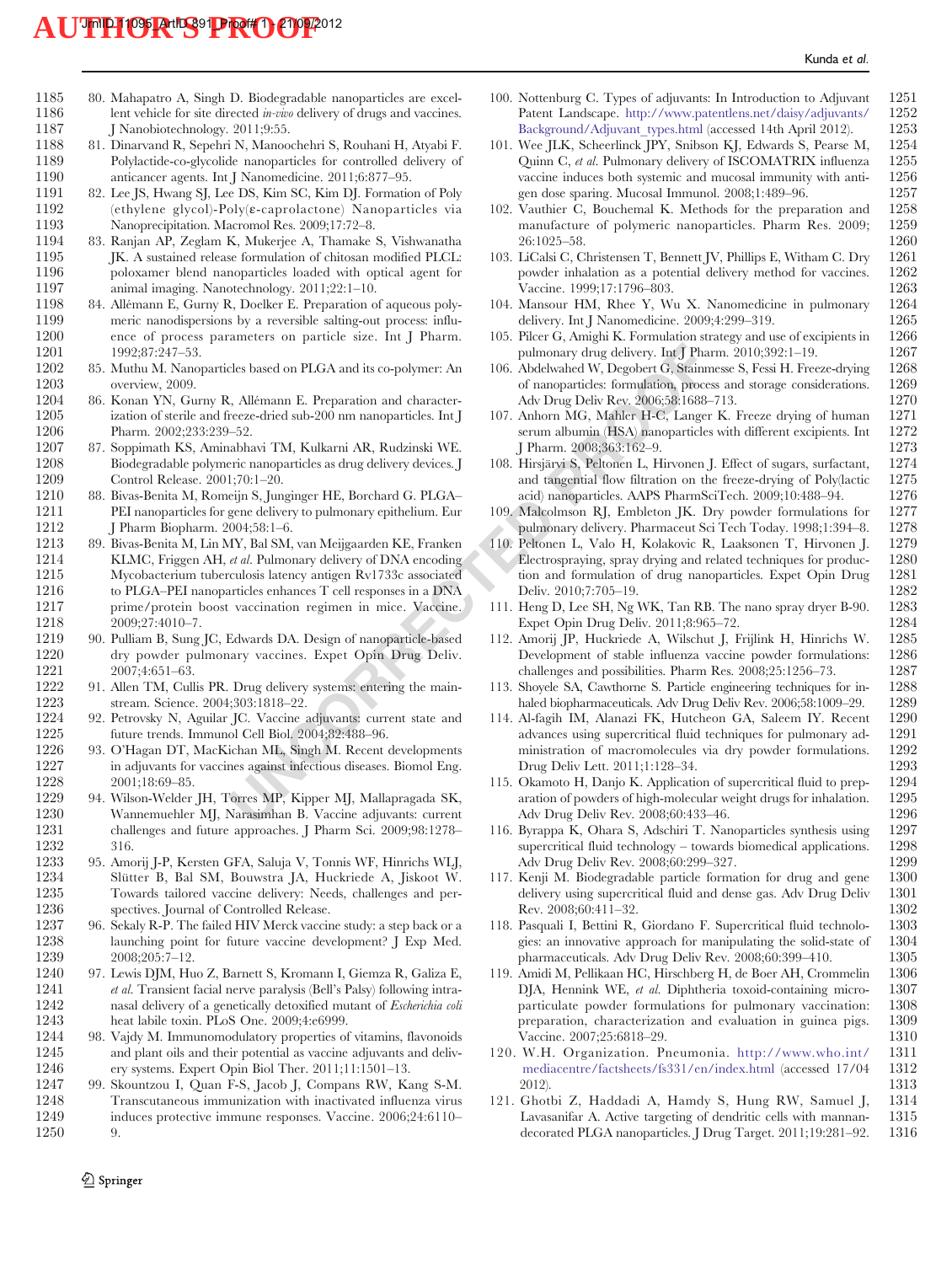- <span id="page-21-0"></span>1317 122. Bandyopadhyay A, Fine RL, Demento S, Bockenstedt LK, Fahmy TM. The impact of nanoparticle ligand density on 1319 dendritic-cell targeted vaccines. Biomaterials. 2011;32:3094–
- 1320 105.<br>1321 123. Cruz 1321 123. Cruz LJ, Tacken PJ, Fokkink R, Joosten B, Stuart MC, Albericio 1322 F, et al. Targeted PLGA nano- but not microparticles specifically 1323 deliver antigen to human dendritic cells via DC-SIGN in vitro. J<br>1324 Control Release. 2010;144:118-26.
- 1324 Control Release. 2010;144:118–26.<br>1325 124. Kwon YI. James E. Shastri N. Fré 124. Kwon YJ, James E, Shastri N, Fréchet JMJ. In vivo targeting of 1326 dendritic cells for activation of cellular immunity using vaccine 1327 carriers based on pH-responsive microparticles. Proc Natl Acad 1328 Sci U S A. 2005;102:18264-8.
- 1329 125. Kempf M, Mandal B, Jilek S, Thiele L, Vörös J, Textor M, et al. 1330 Improved stimulation of human dendritic cells by receptor en-<br>1331 gagement with surface-modified microparticles. J Drug Target. gagement with surface-modified microparticles. J Drug Target. 1332 2003;11:11–8.
- 1333 126. Sheng K-C, Kalkanidis M, Pouniotis DS, Esparon S, Tang CK, 1334 Apostolopoulos V, *et al.* Delivery of antigen using a novel man-<br>1335 nosvlated dendrimer potentiates immunogenicity *in vitro* and *in* nosylated dendrimer potentiates immunogenicity in vitro and in 1336 vivo. Eur J Immunol. 2008;38:424–36.
- 1337 127. White KL, Rades T, Furneaux RH, Tyler PC, Hook S. 1338 Mannosylated liposomes as antigen delivery vehicles for tar-1339 geting to dendritic cells. J Pharm Pharmacol. 2006;58:729– 1340 37.
- **UNCORRECTED** 1341 128. Jain S, Vyas SP. Mannosylated niosomes as adjuvant-carrier system 1342 for oral mucosal immunization. J Liposome Res. 2006;16: 1343 331–45.
- 1371
- 129. Hao J, Kwissa M, Pulendran B, Murthy N. Peptide crosslinked 1344 micelles: a new strategy for the design and synthesis of peptide vaccines. Int J Nanomedicine. 2006;1:97–103. 1346
- 130. Luand D, Hickey AJ. Liposomal dry powders as aerosols for 1347 pulmonary delivery of proteins. AAPS PharmSciTech. 2005;6: E641–8. 1349
- 131. Barnier Quer C, Robson Marsden H, Romeijn S, Zope H, Kros 1350 A, Jiskoot W. Polymersomes enhance the immunogenicity of 1351 influenza subunit vaccine. Polym Chem. 2011:2:1482-5. 1352 influenza subunit vaccine. Polym Chem. 2011;2:1482-5.
- 132. Matinkhoo S, Lynch KH, Dennis JJ, Finlay WH, Vehring R. Spray- 1353 dried respirable powders containing bacteriophages for the treat- 1354 ment of pulmonary infections. J Pharm Sci. 2011;100:5197-205. 1355
- 133. Saluja V, Amorij JP, Kapteyn JC, de Boer AH, Frijlink HW, 1356 Hinrichs WLJ. A comparison between spray drying and spray 1357 freeze drying to produce an influenza subunit vaccine powder for 1358 freeze drying to produce an influenza subunit vaccine powder for inhalation. J Control Release. 2010;144:127–33. 1359
- 134. Jin TH, Tsao E, Goudsmit J, Dheenadhayalan V, Sadoff J. 1360 Stabilizing formulations for inhalable powders of an adenovirus 1361<br>35-vectored tuberculosis (TB) vaccine (AERAS-402). Vaccine. 1362 35-vectored tuberculosis (TB) vaccine (AERAS-402). Vaccine. 2010;28:4369–75. 1363
- 135. Garcia-Contreras L, Wong Y-L, Muttil P, Padilla D, Sadoff J, 1364 DeRousse J, et al. Immunization by a bacterial aerosol. Proc Natl 1365 Acad Sci. 2008;105:4656–60. 1366
- 136. Lu D, Garcia-Contreras L, Muttil P, Padilla D, Xu D, Liu J, et al. 1367 Pulmonary Immunization Using Antigen 85-B Polymeric 1368 Microparticles to Boost Tuberculosis Immunity. AAPS J. 1369 2010;12:338–47. 1370